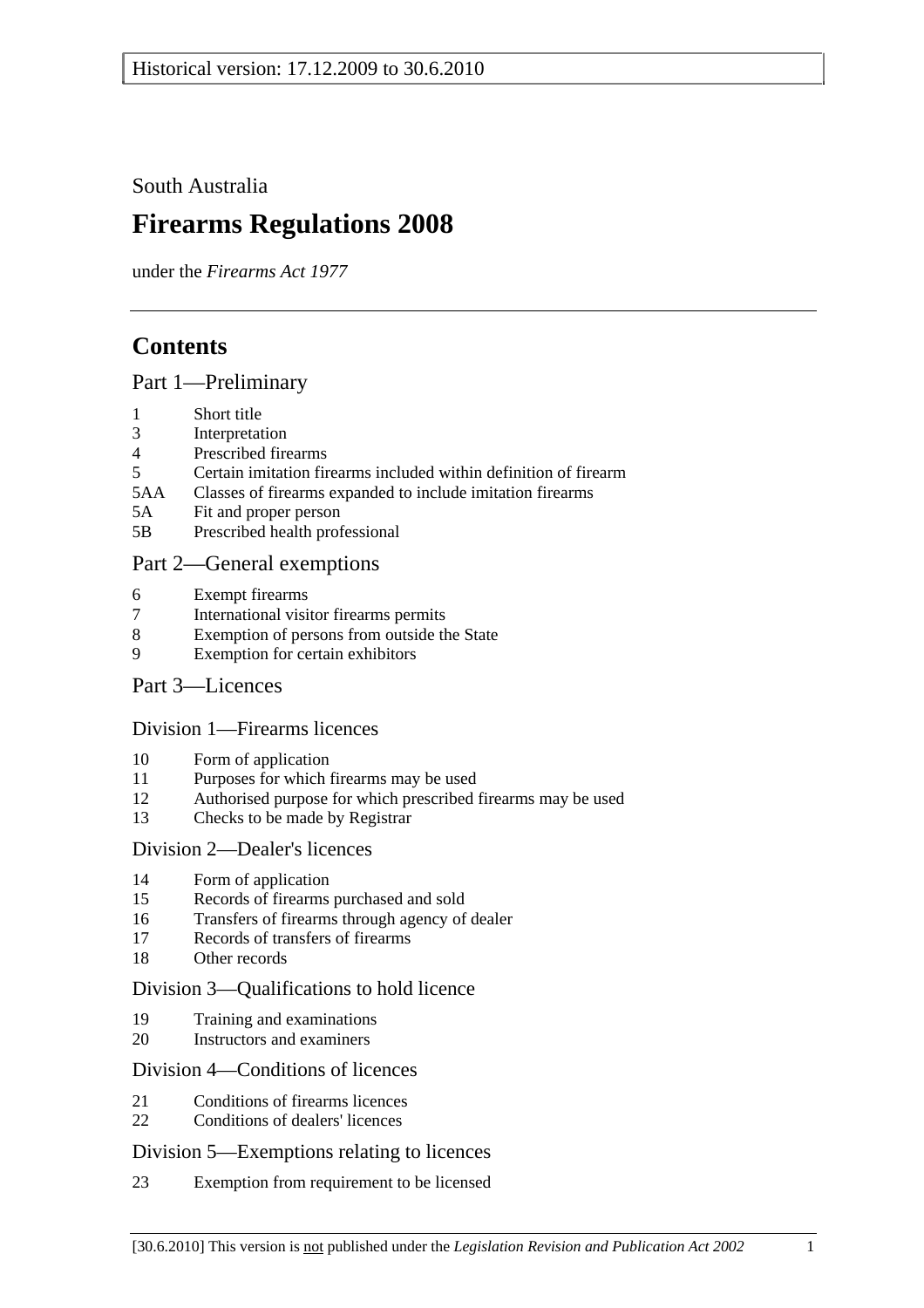#### 24 Exemption of juniors from certain provisions

#### Division 6—General

- 25 Company nominee
- 26 Replacement of licence
- 27 Reporting obligations of prescribed persons

#### Part 4—Acquisition and registration of firearms

- 28 Application for permits
- 29 Checks to be made by Registrar
- 30 Application to register firearm
- 31 Acquisition of class C firearms
- 32 Nature of alteration, loss, theft or destruction of firearm
- 33 Acquisition of class H firearms
- 34 Certificate of registration

#### Part 5—Acquisition of ammunition

- 35 Application for permit
- 36 Limit on quantity of ammunition
- 37 Exemption—acquisition and supply of gas cylinders

#### Part 6—Security of firearms and ammunition

- 38 Security of firearms
- 39 Possession of prescribed firearms
- 40 Possession of firearms by dealers
- 41 Ammunition
- 42 Security of dealer's building
- 43 Exemption from Part

#### Part 7—Recognised bodies

#### Division 1—Recognised firearms clubs

- 44 Application for recognition
- 45 Certificate of recognition
- 46 Approval of Registrar required for alteration to range
- 47 Club to inform Registrar of change
- 48 Acceptance of new members
- 49 Records to be kept by clubs
- 50 Change in membership

#### Division 2—Recognised paint-ball operators and recognised commercial range operators

- 51 Application for recognition of paint-ball operator
- 52 Application for recognition of commercial range operator
- 53 Certificate of recognition
- 54 Alteration of grounds or range
- 55 Operator to inform Registrar of change

#### Part 8—Miscellaneous

- 55A Disposal of forfeited or surrendered firearms etc
- 55B Register of firearms prohibition orders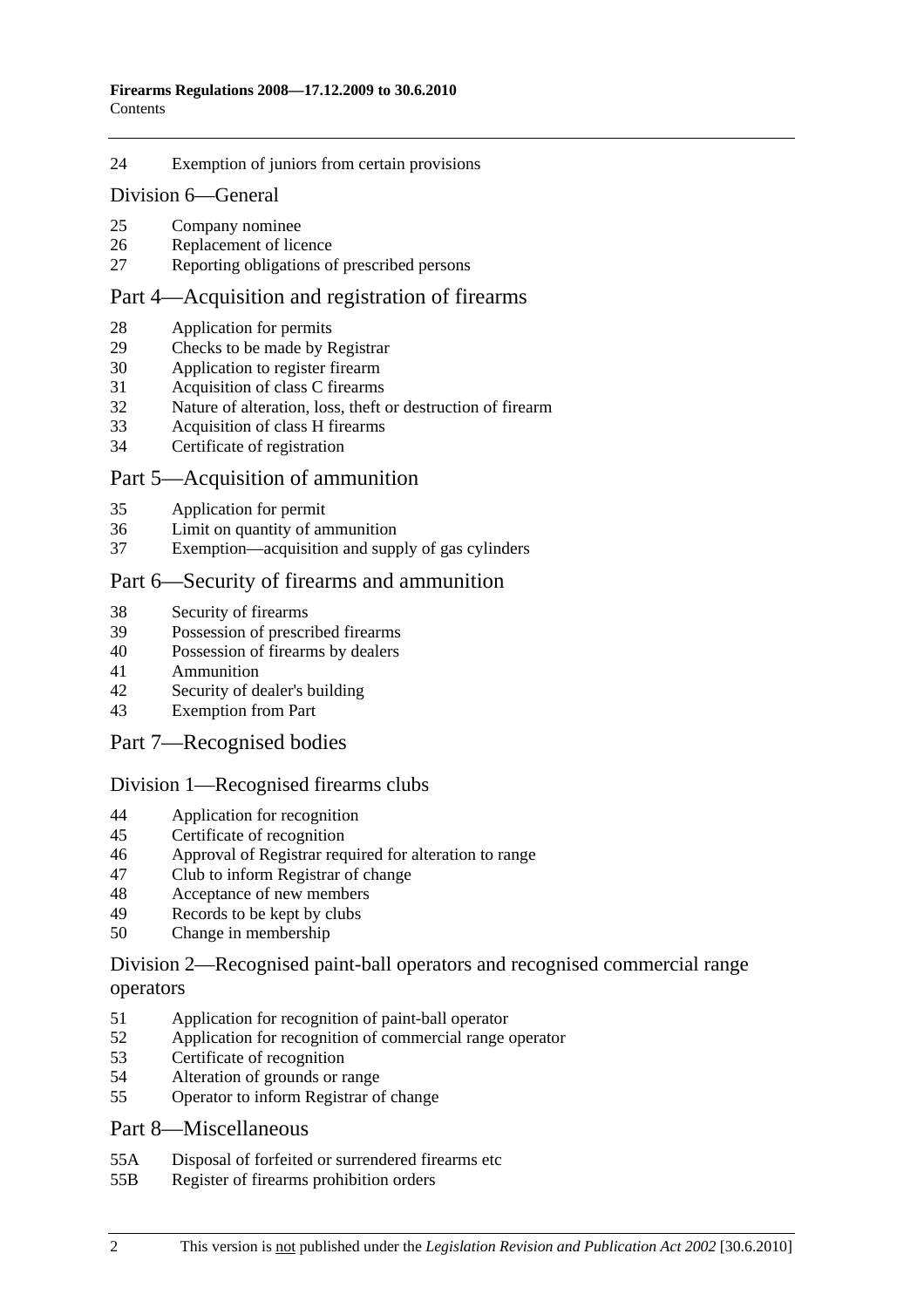- 56 Advertising firearm for sale
- 57 Transporting of firearms—exclusion from section 35A of Act
- 58 Records
- 59 Form of applications and licences etc
- 60 Fees
- 61 Offence

Schedule 1—Fees

Legislative history

## **Part 1—Preliminary**

#### **1—Short title**

These regulations may be cited as the *Firearms Regulations 2008*.

#### **3—Interpretation**

(1) In these regulations, unless the contrary intention appears—

*Act* means the *Firearms Act 1977*;

*captive bolt gun* means a firearm designed to kill animals by firing a bolt that remains part of the firearm during and after firing;

*dog retriever* means a firearm designed to fire a projectile for a dog to retrieve;

*home-made firearm* means a firearm that incorporates a barrel or receiver that was made in Australia by a person who is not a licensed dealer in firearms;

*international visitor firearms permit*—see regulation 7;

*owner* in relation to land includes an occupier of the land;

*paint-ball shooting* means shooting a paint-ball firearm when participating in an organised activity on the grounds of a recognised paint-ball operator;

*power head* means a firearm (not being a captive bolt gun) designed to kill animals by striking the muzzle against the animal;

*prescribed firearm*—see regulation 4;

*regulated imitation firearm*—see regulation 5;

*rocket line launcher* means a firearm that is designed to throw a rope, cable or line of any other kind;

*underwater firearm* means a firearm—

- (a) designed to fire projectiles by means of compressed air or other compressed gas; and
- (b) designed to be used underwater; and
- (c) kept solely for use underwater;

*Very pistol* means a handgun designed to fire flares or exploding shells.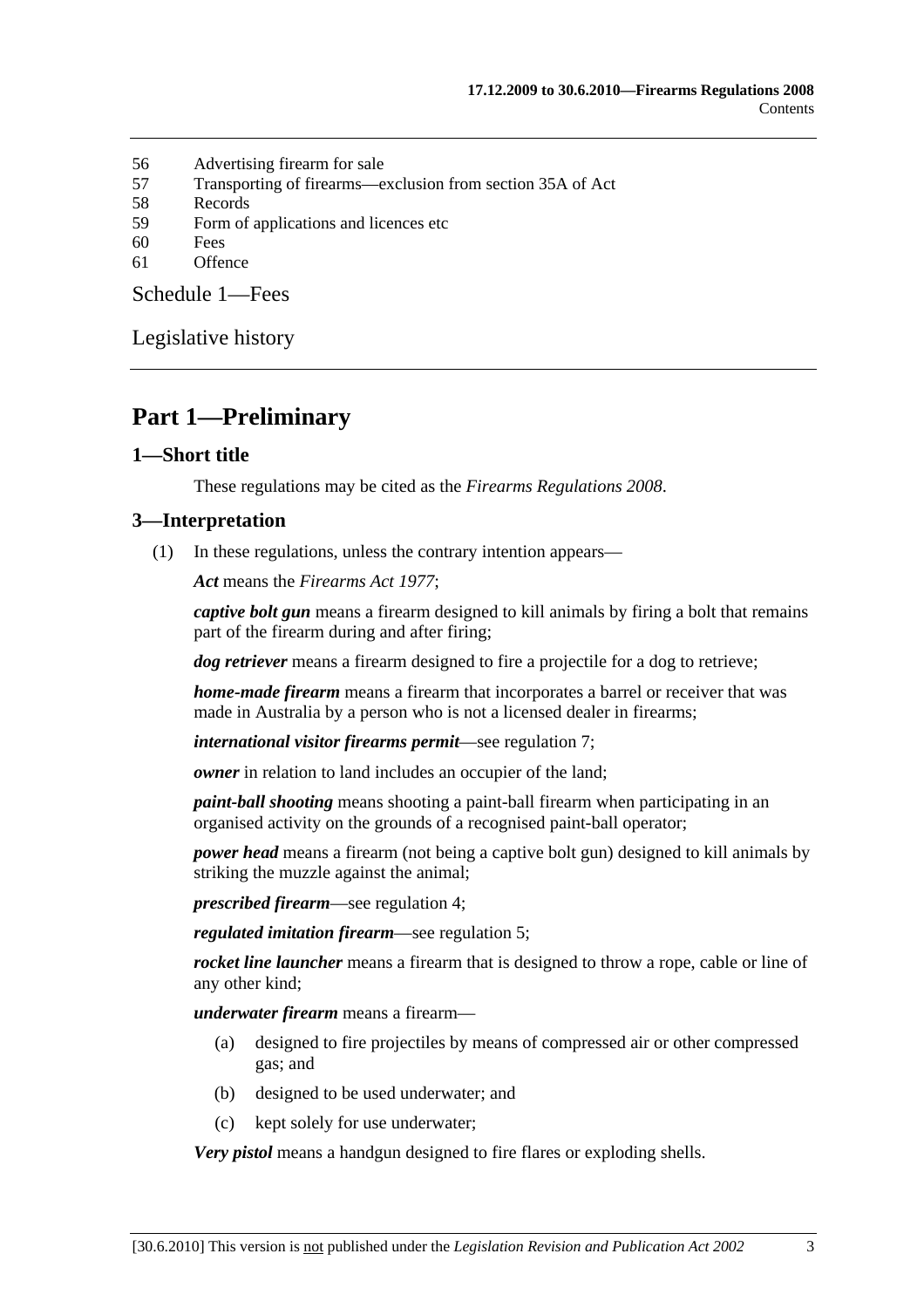(2) For the purposes of these regulations the length of the barrel of a firearm will be taken to be the distance from the breech face to the muzzle.

## **4—Prescribed firearms**

- (1) For the purposes of the definition of *prescribed firearm* in section 5(1) of the Act, the following firearms are prescribed:
	- (a) automatic firearms;
	- (b) mortars, bazookas, rocket propelled grenades and similar military firearms designed to fire explosive projectiles;
	- (c) firearms having 1 or more barrels of less than 330 millimetres in length (but not handguns, air rifles, air guns or power heads);
	- (d) shotguns having 1 or more barrels of less than 450 millimetres in length;
	- (e) air rifles and air guns having 1 or more barrels of less than 250 millimetres in length;
	- (f) firearms having an overall length of less than 750 millimetres (but not handguns or power heads);
	- (g) firearms (but not handguns) designed to be reduced in overall length by folding, telescoping or any other means to a length of less than 750 millimetres and then to be capable of being fired;
	- (h) firearms designed to fire projectiles containing tear gas or any other lachrymatory substance or any nauseating substance or poison (but not firearms designed to tranquillise, immobilise or administer vaccines or other medicines to animals);
	- (i) firearms designed as, and having the appearance of, other objects;
	- (j) home-made firearms;
	- (ja) regulated imitation firearms that closely resemble a firearm referred to in a preceding paragraph or that do not closely resemble such a firearm or a firearm of class A, B, C, D or H;
	- (k) receivers of firearms referred to in a preceding paragraph.
- (2) When determining the overall length of a paint-ball firearm for the purposes of subregulation (1)(f) the gas cylinder and the hose connecting the cylinder to the firearm (if any) will be included.

## **5—Certain imitation firearms included within definition of firearm**

- (1) Pursuant to paragraph (c) of the definition of *firearm* in section 5(1) of the Act, a regulated imitation firearm is declared to be a firearm for the purposes of the Act.
- (2) A regulated imitation firearm is—
	- (a) an item that contains a mechanism that imitates the loading mechanism or firing mechanism of a firearm; or
	- (b) an item that is an imitation of the receiver of a firearm,

other than—

(c) an item that is a children's toy or a novelty item; or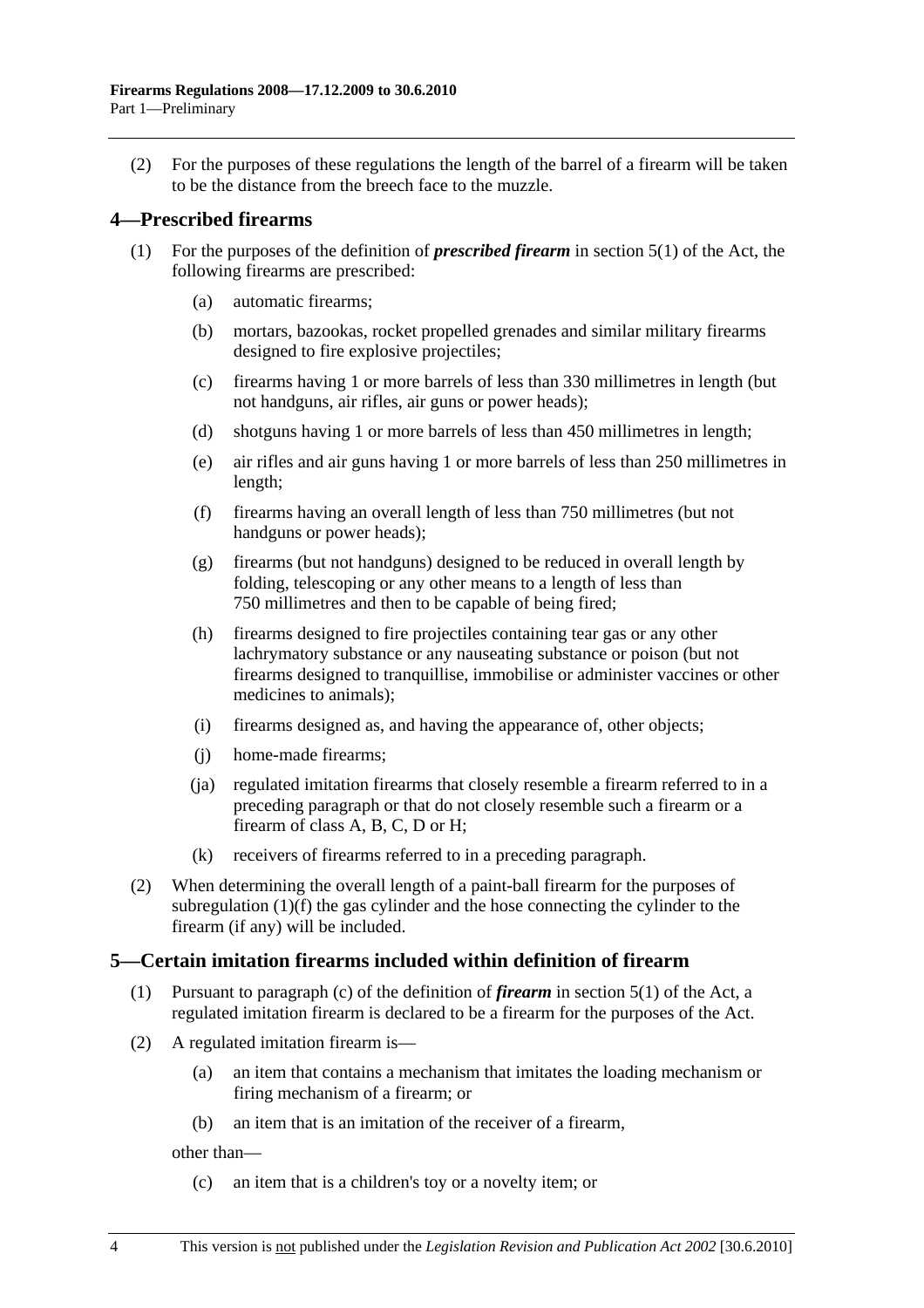- (d) an item determined by the Registrar under subregulation (3) not to be a regulated imitation firearm.
- (3) The Registrar may, on application or on the Registrar's own initiative, determine that a particular item is not a regulated imitation firearm if satisfied that the item cannot readily be adapted to function as a firearm.
- (4) The Minister may, by notice in the Gazette, declare an item of a specified class to be a regulated imitation firearm (and such a notice has effect according to its terms despite subregulation (2)).
- (5) The Minister may, by subsequent notice in the Gazette, vary or revoke a notice made under this regulation.

#### **5AA—Classes of firearms expanded to include imitation firearms**

The definitions of class A, B, C, D and H firearms in section 5(1) of the Act are amended so that, if a regulated imitation firearm closely resembles a firearm of a particular class, the class will be taken to encompass the regulated imitation firearm.

#### **5A—Fit and proper person**

For the purposes of section  $5(11)(ca)$  of the Act, an offence against any of the following provisions is a prescribed offence:

(a) *Controlled Substances Act 1984*—

an indictable offence against section 32 as in force immediately before the commencement of the *Controlled Substances (Serious Drug Offences) Amendment Act 2005*;

an offence against section 32 (Trafficking) as in force following the commencement of the *Controlled Substances (Serious Drug Offences) Amendment Act 2005*;

section 33 (Manufacture of controlled drugs for sale);

section 33A (Sale, manufacture etc of controlled precursor);

section 33B (Cultivation of controlled plants for sale);

section 33C (Sale of controlled plants);

section 33F (Sale, supply or administration of controlled drug to child);

section 33G (Sale, supply or administration of controlled drug in school zone);

section 33H (Procuring child to commit offence);

an indictable offence against section 33I (Supply or administration of controlled drug);

section 33J (Manufacture of controlled drugs);

section 33K (Cultivation of controlled plants);

(b) *Criminal Law Consolidation Act 1935*—

section 19AA (Unlawful stalking);

section 31 (Possession of object with intent to kill or cause serious harm);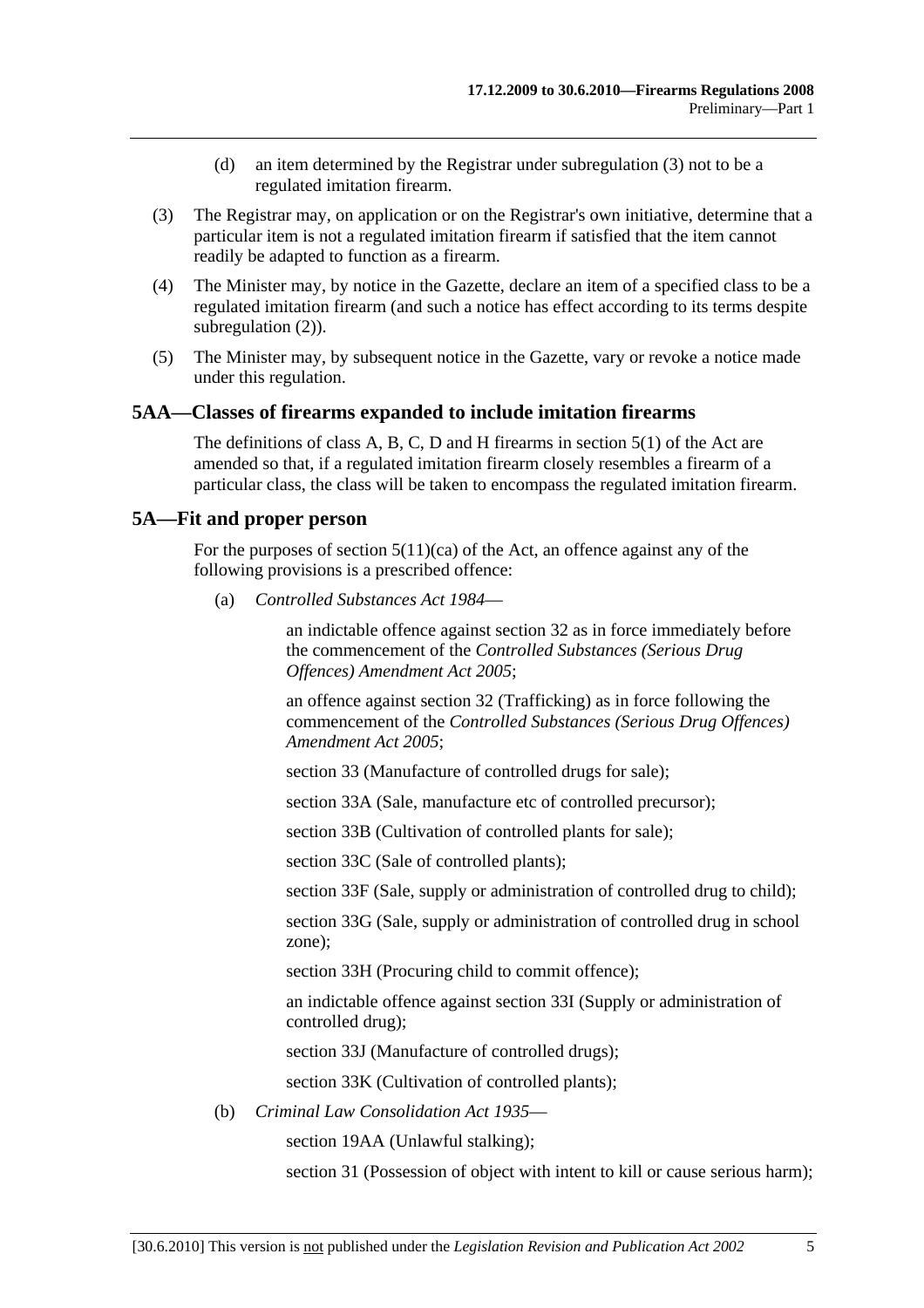section 32 (Possession of a firearm with intent to commit an offence);

an aggravated offence against section 169 (Serious criminal trespass non-residential buildings);

an aggravated offence against section 170 (Serious criminal trespass places of residence);

section 248 (Threats or reprisals relating to persons involved in criminal investigations or judicial proceedings);

section 250 (Threats or reprisals against public officers);

section 270D (Going equipped for commission of offence against the person);

(c) *Serious and Organised Crime (Control) Act 2008*—

section 22 (Offence to contravene or fail to comply with control order);

section 32 (Offence to contravene or fail to comply with public safety order);

section 35 (Criminal associations):

(d) *Summary Offences Act 1953*—

section 15A (Possession of body armour);

section 74BJ (Hindering removal or modification of fortifications);

 (e) offences consisting of a conspiracy or an attempt to commit an offence referred to in a preceding paragraph.

#### **5B—Prescribed health professional**

For the purposes of paragraph (c) of the definition of *health professional* in section 6B(3) of the Act, a nurse registered under the *Nurses Act 1999* is a person of a prescribed class.

## **Part 2—General exemptions**

## **6—Exempt firearms**

The following are excluded from the provisions of the Act and these regulations:

- (a) captive bolt guns;
- (b) tools or instruments powered by burning propellant or by compressed air or other compressed gas;
- (c) rocket line launchers;
- (d) devices designed to throw a net to catch animals;
- (e) devices designed to throw an object for shotgun target practice;
- (f) dog retrievers;
- (g) Very pistols used only for signalling distress or rescuing persons in distress;
- (h) a firearm that—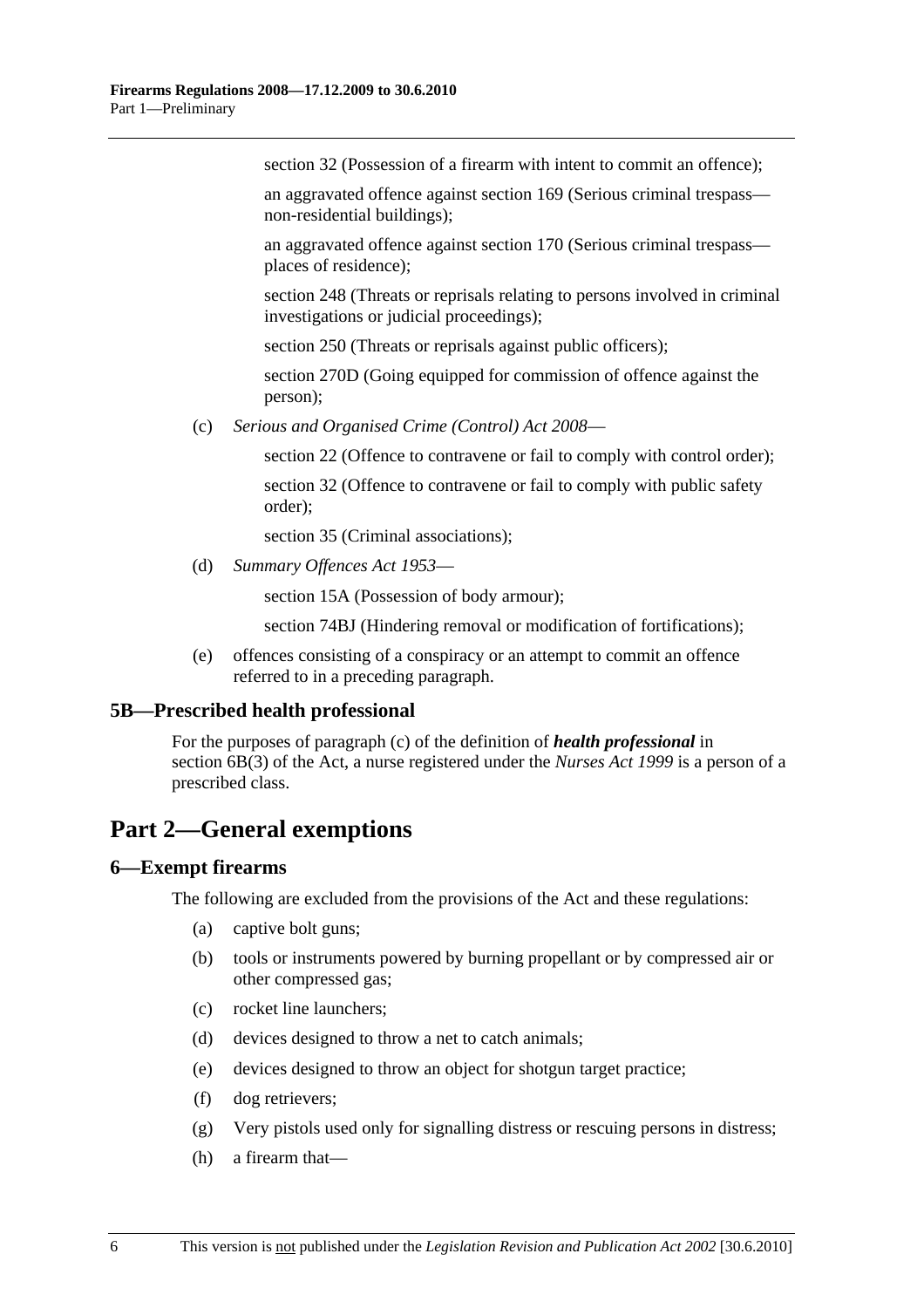- (i) has been fitted with a transmitter of infrared electromagnetic waves or a receiver of such waves or both; and
- (ii) has been modified so as to be incapable of firing a projectile; and
- (iii) cannot easily be modified to fire projectiles;
- (i) an underwater firearm;
- (j) receivers of firearms referred to in a preceding paragraph.

**Note—** 

The definition of *firearm* in section 5(1) of the Act excludes an antique firearm. *Antique firearm* is defined in section 5(1).

#### **7—International visitor firearms permits**

- (1) The Registrar may, on the application of a person who is visiting, or who intends visiting, Australia, issue an international visitor firearms permit to the applicant authorising the applicant to possess and use a firearm for 1 or more of the following purposes as specified in the permit:
	- (a) competitive shooting;
	- (b) hunting;
	- (c) providing personal security services for a foreign dignitary or official.
- (2) The application—
	- (a) must be made in a manner and form approved by the Registrar; and
	- (b) must include, or be accompanied by, such information as the Registrar requires.
- (3) The applicant must—
	- (a) provide such further information as the Registrar requires in order to determine the application; and
	- (b) provide all information in connection with the application in the form required by the Registrar; and
	- (c) provide such proof of the information supplied as the Registrar requires.
- (4) A permit—
	- (a) may be issued for such term and subject to such conditions as the Registrar thinks fit; and
	- (b) may be varied or revoked by the Registrar at any time.
- (5) A permit issued under this regulation—
	- (a) must identify the firearm or firearms to which it applies; and
	- (b) must not be issued in relation to a class D firearm or a prescribed firearm.
- (6) A person who holds an international visitor firearms permit or a permit under the law of another State or a Territory of the Commonwealth corresponding with this regulation is exempt from the application of the Act and these regulations provided that the person complies with the conditions of the permit.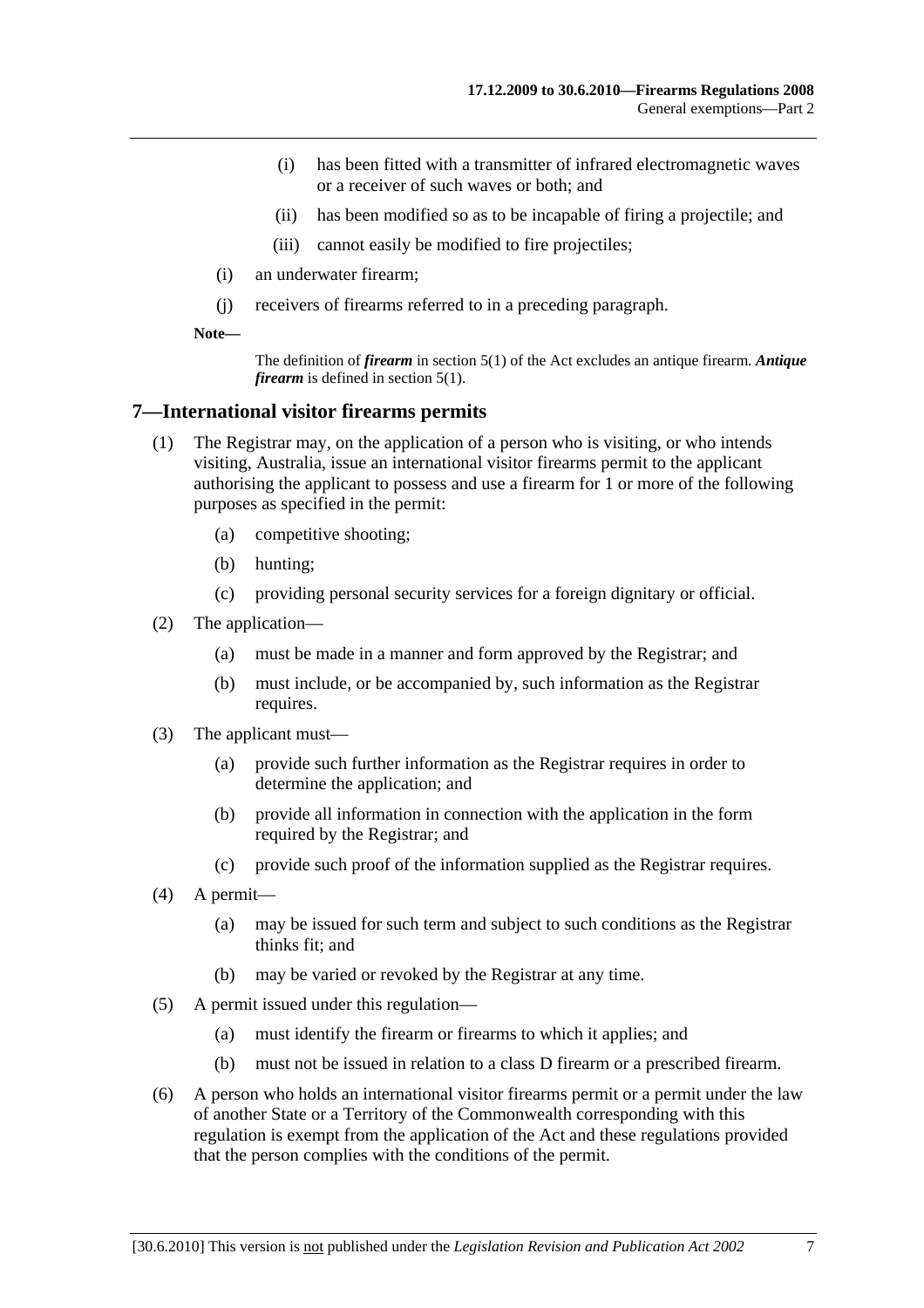#### **8—Exemption of persons from outside the State**

- (1) This regulation authorises the possession or use of a firearm for a purpose in South Australia only if the possession or use of that firearm for that purpose could be authorised by a firearms licence (disregarding a purpose with which a firearms licence may be endorsed under regulation  $11(2)(h)$ ).
- (2) Subject to this regulation, a person whose usual place of residence is in another State or a Territory of the Commonwealth may possess or use a firearm for a purpose in South Australia, without holding a firearms licence, if the person is authorised to possess or use that firearm for that purpose under the law of his or her usual place of residence.
- (3) Subject to this regulation, a person who moves his or her usual place of residence to South Australia may, for the period of 3 months after moving, possess or use a firearm for a purpose in South Australia, without holding a firearms licence, if the person could possess or use that firearm for that purpose under the law of his or her former place of residence.
- (4) Subregulation (3) does not authorise a person to use a class C, D or H firearm in South Australia.
- (5) A person who has possession of a firearm under subregulation (2) is not required to register the firearm.
- (6) A person referred to in subregulation (2) or (3) who has been issued with a licence or other authority under the law of his or her usual or former place of residence must carry the licence or other authority and produce it to a police officer on request.
- (7) A person who has moved his or her usual place of residence to South Australia must, within 7 days after moving apply, under the Act and these regulations for registration of, and for a licence to possess and use, the firearms in his or her possession.
- (8) The exemption provided by this regulation does not apply—
	- (a) in relation to a prescribed firearm; or
	- (b) in favour of a person who fails to comply with subregulation (6) or (7).

#### **9—Exemption for certain exhibitors**

- (1) The holder of a dealer's licence who exhibits firearms at a recognised exhibition is, for the purposes of so exhibiting firearms, exempt from section  $17(4)(a)$  of the Act.
- (2) The Minister may, by notice in the Gazette, declare a specified exhibition to be a recognised exhibition for the purposes of this regulation and specify the place at which, and the period for which, the exhibition is to be held.
- (3) The Minister may, by subsequent notice in the Gazette, vary or revoke a notice under subregulation (2).
- (4) For the purposes of this regulation, firearms will only be taken to be exhibited at a recognised exhibition if they are exhibited at the place and during the period specified in the notice.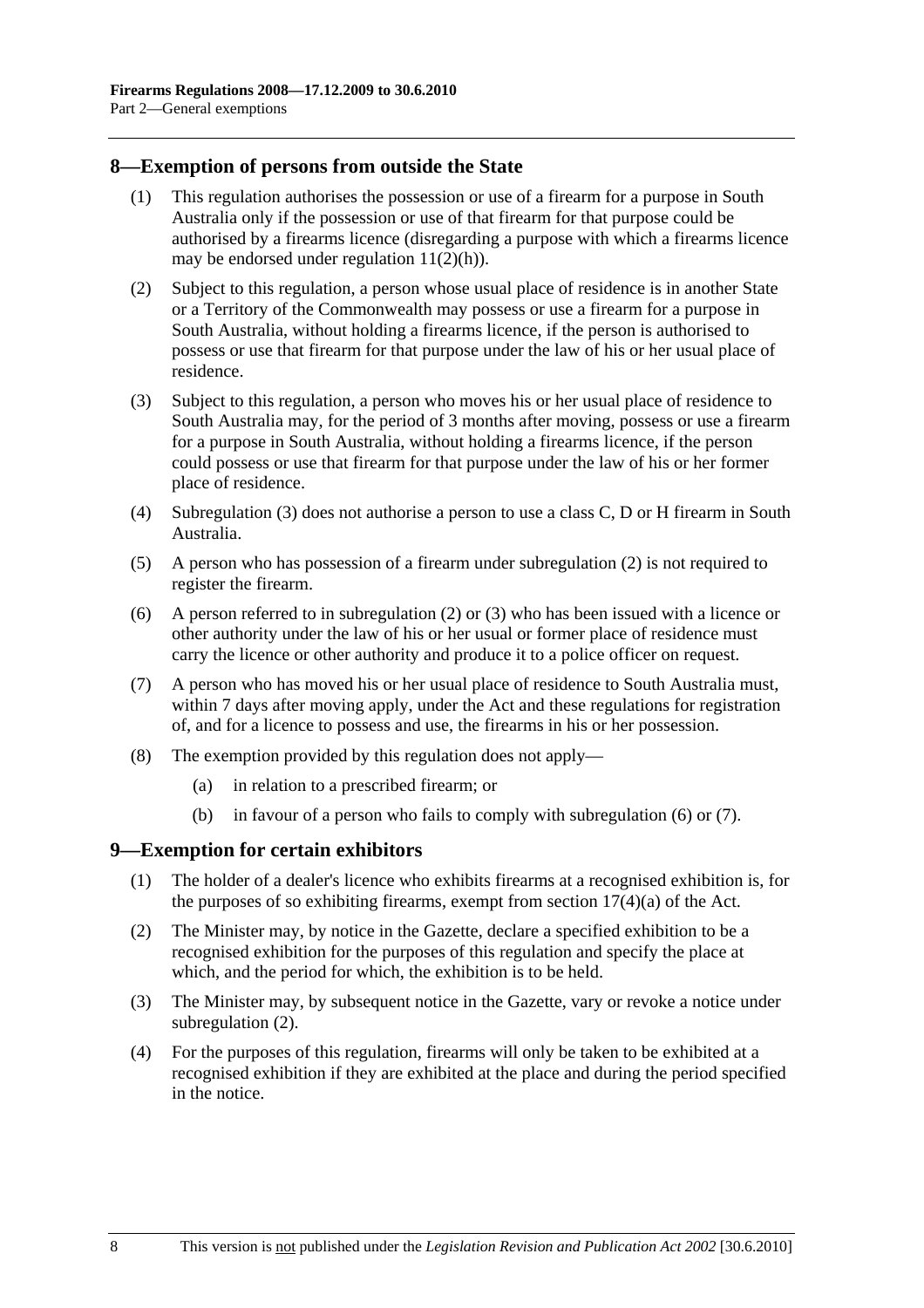# **Part 3—Licences**

## **Division 1—Firearms licences**

## **10—Form of application**

An application for a firearms licence, or the renewal of a firearms licence, must be in a form approved by the Registrar.

## **11—Purposes for which firearms may be used**

- (1) A firearms licence must be endorsed by the Registrar with the purpose or purposes for which the firearm or firearms of the class or classes authorised by the licence may be used by the holder of the licence.
- (2) Subject to this regulation, 1 or more of the following purposes may be endorsed on a firearms licence:
	- (a) use as a member of a shooting club—1;
	- (b) target shooting—2;
	- (c) hunting—3;
	- (d) paint-ball shooting—4;
	- (e) use in relation to carrying on the business of primary production or in the course of employment by a person who carries on such a business—5;
	- (f) use in the course of carrying on the business of guarding property or use in guarding property in the course of employment by a person who carries on that business—6;
	- (g) collecting and displaying firearms;
	- (h) such other purpose as is approved by the Registrar—7.
- (3) If the purpose of collecting and displaying firearms is endorsed on a licence, no other purpose may be endorsed on the licence.
- (4) A licence endorsed with the purpose of collecting and displaying firearms cannot authorise the possession of a prescribed firearm or a class D firearm.

**Note—** 

If a prescribed firearm or a class D firearm is rendered unusable in a manner stipulated by the Registrar it ceases to be a firearm (see definition of firearm in section 5(1) of the Act) and is therefore no longer subject to regulation.

- (4a) A licence endorsed with a purpose listed in paragraphs (a) to (f) of subregulation (2) cannot authorise the possession of a regulated imitation firearm.
- (5) The endorsement referred to in subregulation (2)(f) operates only so long as the holder of the licence holds an appropriate licence under the *Security and Investigation Agents Act 1995*.
- (6) The holder of a firearms licence who is a member of a recognised firearms club is not entitled to use a firearm for hunting in the course of club activities unless the licence, by separate endorsement, authorises the use of that class of firearm for hunting.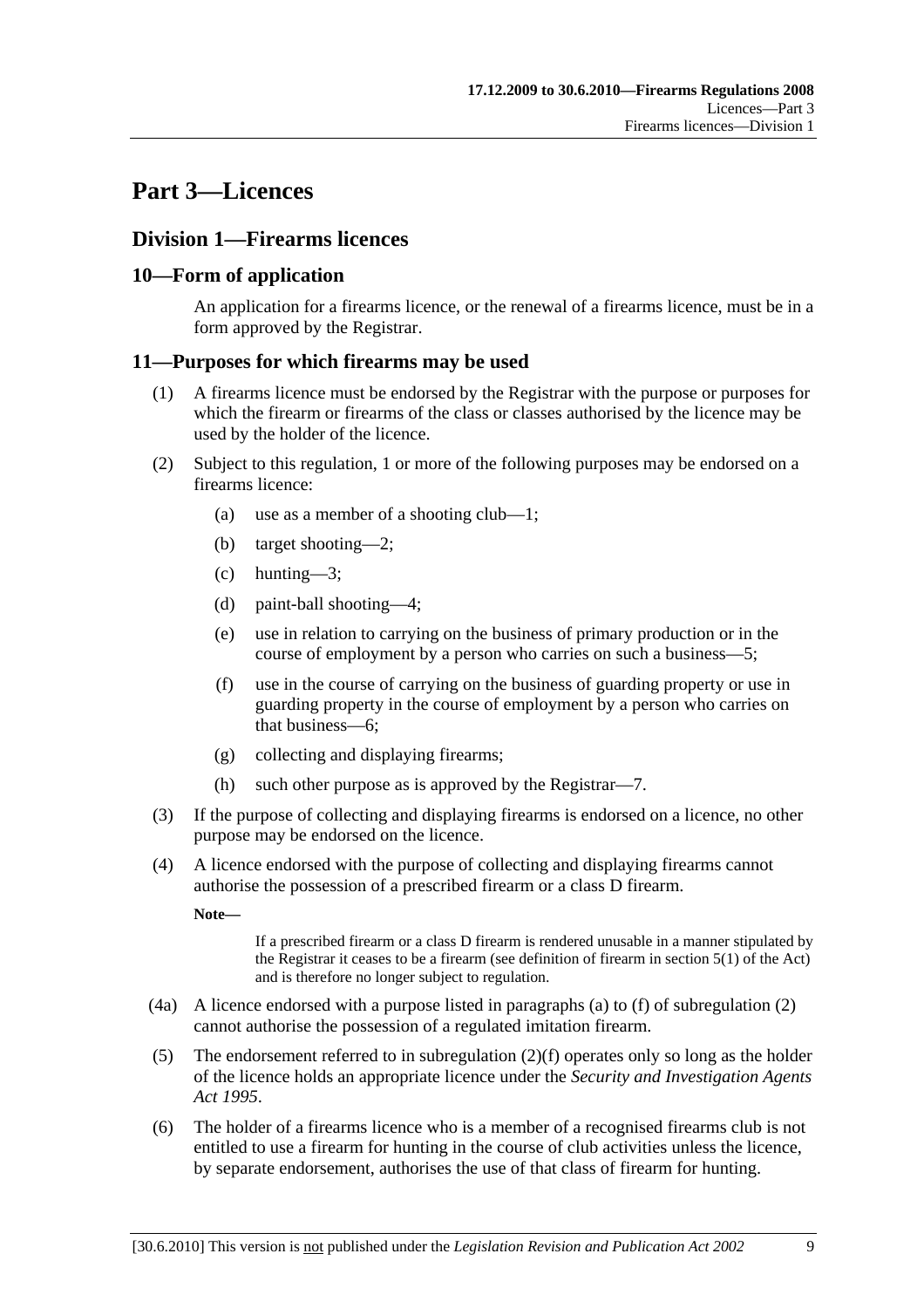(7) The purposes listed in paragraphs (a) to (h) of subregulation (2) will be sufficiently endorsed on a licence by endorsing on the licence the number appearing at the end of the relevant paragraph.

#### **12—Authorised purpose for which prescribed firearms may be used**

For the purposes of section 12(7) of the Act, a person may possess and use a prescribed firearm pursuant to a firearms licence for the purpose of theatrical or cinematic productions or for such other purpose or purposes as are approved by the Registrar.

#### **13—Checks to be made by Registrar**

Before granting an application for a firearms licence or to renew or vary a firearms licence, the Registrar must check the application against the checklist adopted for that purpose by the Ministerial Council for Police and Emergency Management – Police.

## **Division 2—Dealer's licences**

#### **14—Form of application**

An application for a dealer's licence, or the renewal of a dealer's licence, must be in a form approved by the Registrar.

#### **15—Records of firearms purchased and sold**

- (1) A dealer must compile records in duplicate of firearms purchased and sold in a form approved by the Registrar for that purpose.
- (2) Within 7 days after the end of each month, the dealer must deliver the original records in respect of that month to the Registrar.
- (3) The duplicate copy of the records must be kept for at least 3 years at the dealer's premises.
- (4) If no firearms have been purchased or sold by a dealer during a month, the dealer must deliver a copy of the appropriate form to the Registrar with "Nil Return" written across it.

## **16—Transfers of firearms through agency of dealer**

- (1) If possession of a firearm is transferred through the agency of a licensed dealer under section 15B(9)(b) of the Act, the dealer must—
	- (a) satisfy himself or herself by inspecting the relevant permit and licence that the person acquiring the firearm is entitled to acquire and possess it; and
	- (b) record—
		- (i) the name and address of the person transferring and the person acquiring the firearm and the number of each of their firearms licences; and
		- (ii) the class, make, calibre and serial number or other identification of the firearm; and
		- (iii) if the firearm is lent or hired—the duration and the terms of the loan or hire; and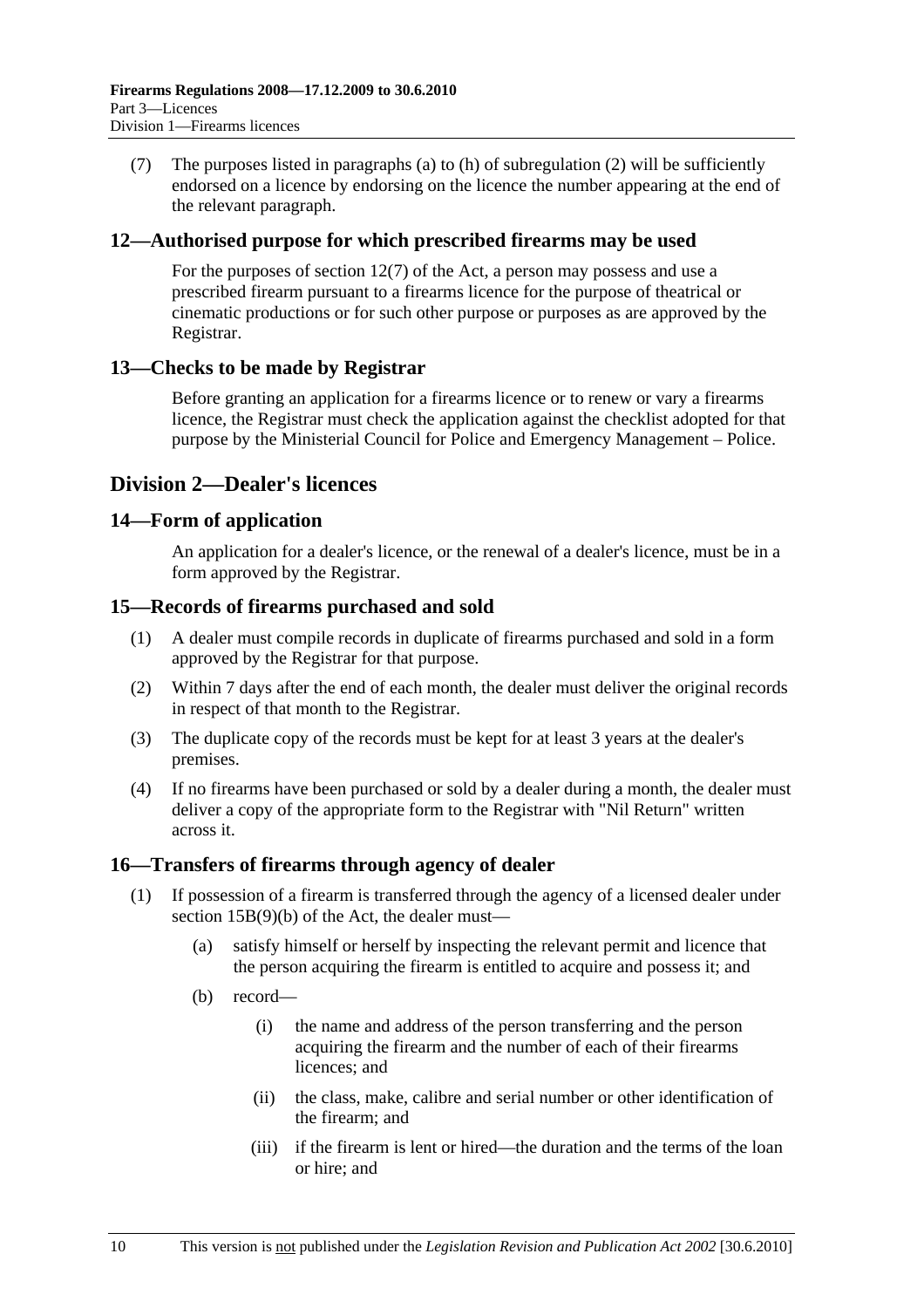- (c) provide the Registrar with the information recorded under paragraph (b) within 1 month after possession of the firearm is transferred.
- (2) The dealer must not transfer the firearm unless he or she has complied with subregulation  $(1)(a)$  and  $(b)$ .

## **17—Records of transfers of firearms**

- (1) A dealer must compile the records referred to in regulation 16 and a dealer or an authorised officer (as the case requires) must compile the records referred to in section 15C of the Act in duplicate in a form approved by the Registrar.
- (2) Within 7 days after the end of each month the dealer or authorised officer must deliver the original records referred to in subregulation (1) in respect of that month to the Registrar.
- (3) The duplicate copy of the records must be kept for at least 3 years at the dealer's or club's premises.
- (4) If the dealer has not witnessed the transfer of possession of any firearms and has not acted as agent in the transfer of possession of any firearms during a month, the dealer must deliver a copy of the appropriate form to the Registrar with "Nil Return" written across it.
- (5) In this regulation—

*authorised officer* has the same meaning assigned by section 15B of the Act.

## **18—Other records**

- (1) A dealer must compile records of firearms received by the dealer for repair, consignment or safe keeping in a form approved by the Registrar for that purpose.
- (2) A dealer must, if required to do so by the Registrar, compile records of ammunition purchased by the dealer and ammunition sold by the dealer in a form approved by the Registrar for that purpose.
- (3) The records must be kept for at least 3 years at the dealer's premises.

## **Division 3—Qualifications to hold licence**

## **19—Training and examinations**

- (1) The Registrar may, by notice in writing, require an applicant for a firearms licence or a dealer's licence or for the addition of classes of firearms to which a licence relates or for the endorsement of a further purpose or purposes on a licence to complete to the satisfaction of the Registrar 1 or more of the following:
	- (a) a course in the safe handling, carriage and use of firearms nominated by the Registrar;
	- (b) a written examination in the safe handling, carriage and use of firearms nominated by the Registrar;
	- (c) a practical examination in the safe handling, carriage and use of firearms nominated by the Registrar.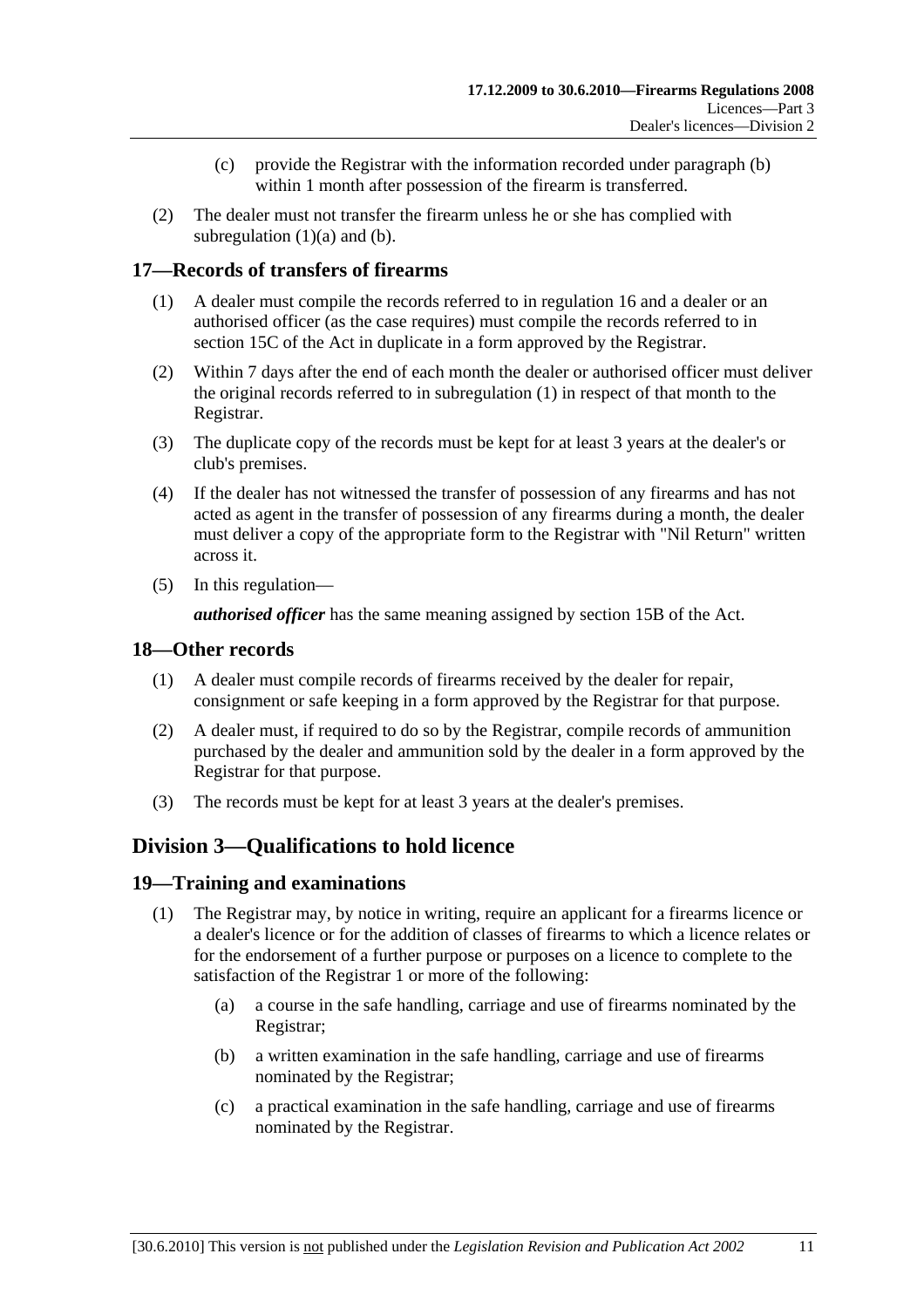- (2) Subregulation (1) does not apply to an application for the renewal of a licence unless—
	- (a) a period of 1 year or more has elapsed since the licence expired; or
	- (b) the licence will authorise the possession and use of additional classes of firearm or will authorise the possession and use of firearms for additional purposes; or
	- (c) the licence is endorsed for use in the course of carrying on the business of guarding property or use in guarding property in the course of employment by a person who carries on that business.

#### **20—Instructors and examiners**

- (1) The Registrar may authorise any suitable person to conduct a course or examination for the purposes of this Division.
- (2) A person who conducts a course or examination under this Division—
	- (a) must not allow a person to attend the course or sit for the examination unless the person produces, for his or her inspection, a notice issued by the Registrar under regulation 19; and
	- (b) must compile, in a form approved by the Registrar, and keep for at least 3 years, a record of the names and addresses of all persons who attend the course or sit for the examination.
- (3) A person referred to in subregulation (1) must provide the Registrar with such information as he or she requests relating to courses or examinations conducted by the person.

## **Division 4—Conditions of licences**

## **21—Conditions of firearms licences**

- (1) It is a condition of a firearms licence that—
	- (a) the holder of the licence must give the Registrar written notice in a form approved by the Registrar of all changes to his or her name or address within 14 days after the change occurs; and
	- (b) every firearm that the holder of the licence has possession of pursuant to the licence must comply with section 24A of the Act; and
	- (c) the holder of the licence must comply with the provisions of Part 6 that apply to, or in relation to, firearms held pursuant to the licence; and
	- (d) when a firearm or ammunition is not secured as required by Part 6 the holder of the licence must take all reasonable precautions to ensure that the firearm or ammunition is not lost or stolen or does not come into the possession of an unauthorised person; and
	- (e) the holder of the licence must report the theft, loss or destruction of a firearm to which the licence relates to a police officer within 14 days after the theft, loss or destruction occurs; and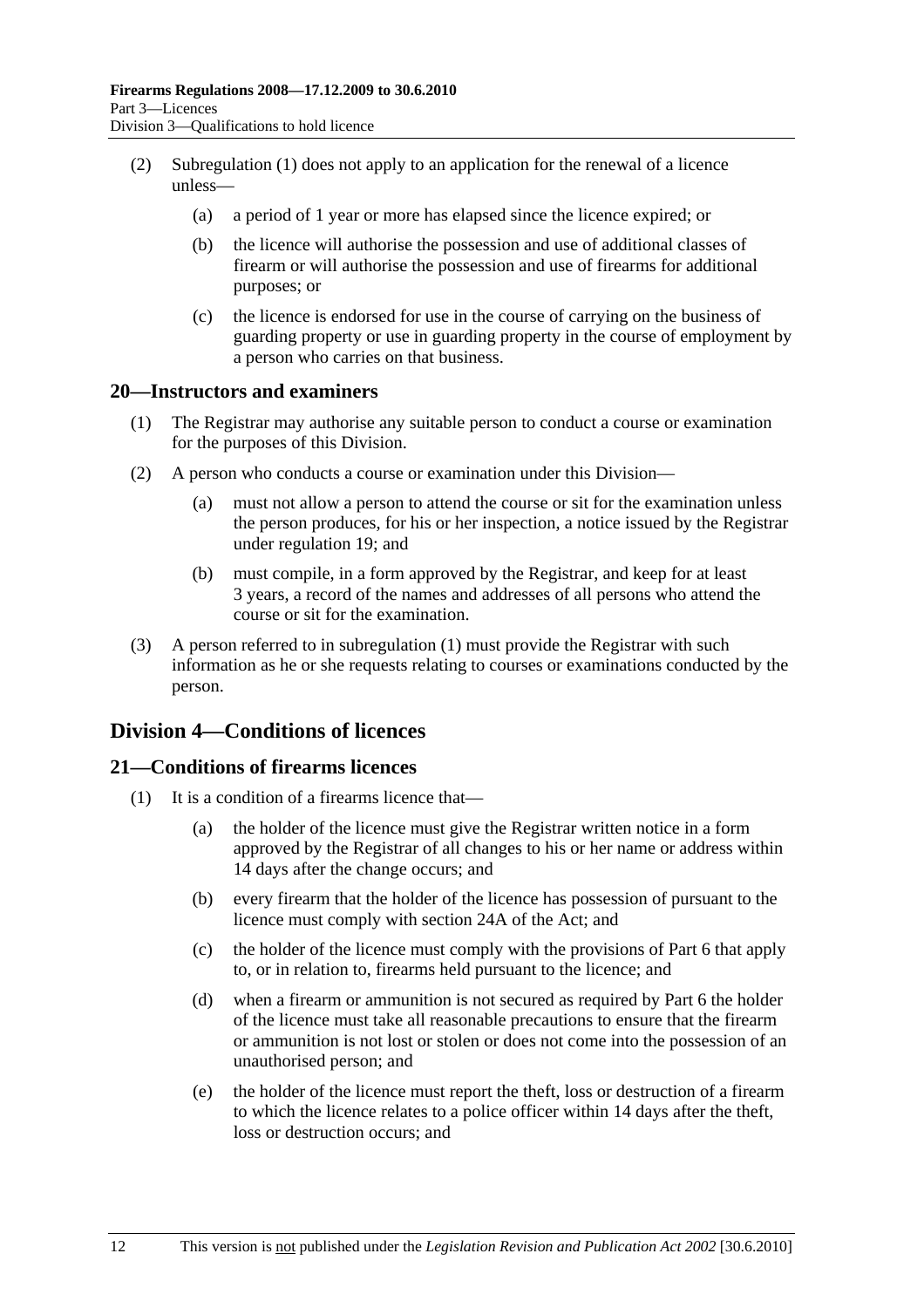- (f) if the holder of the licence informed the Registrar, when applying for the licence, of the place at which he or she intended to keep firearms pursuant to the licence when not in use and the manner in which he or she intended securing those firearms, the holder of the licence—
	- (i) must allow, at any reasonable time, a police officer to enter and inspect the place at which the firearms are kept to ensure the firearms are so secured; and
	- (ii) must give the Registrar prior written notice of any change in the place at which the firearms are kept; and
	- (iii) must not, without the approval of the Registrar, change the manner in which the firearms are secured; and
- (g) the holder of the licence must, whenever required to do so by the Registrar, provide the Registrar with information relating to a firearm registered in his or her name or in his or her possession; and
- (h) the holder of the licence must whenever required to do so by the Registrar provide the Registrar with information that the Registrar requires to determine whether he or she should take action under section 20(1a) of the Act.
- (1a) It is a condition of a firearms licence that it does not authorise possession of a regulated imitation firearm unless it is specifically endorsed by the Registrar to that effect.
- (1b) It is a condition of a firearms licence that authorises possession of a regulated imitation firearm that the regulated imitation firearm must not, without the approval of the Registrar, be altered in a manner that would enable it to function as a firearm.
- (2) It is a condition of a firearms licence that authorises the use and possession of a class C firearm that the holder of the licence must, within 14 days before each anniversary of the granting or renewal of the licence, provide the Registrar with information that the Registrar requires to determine whether he or she should take action under section 20(1a) of the Act.
- (3) It is a condition of a firearms licence that authorises the possession and use of a class C firearm that the holder of the licence may only use a firearm of that class if the requirements set out in 1 or more of the paragraphs of section 15A(3) of the Act or in regulations under section 15A(3)(a) are satisfied and then only if his or her use of the firearm is consistent with the relevant paragraph or regulation.
- (4) If the only paragraph of section 15A(3) of the Act satisfied by the holder of a firearms licence authorising the possession and use of a class C firearm is paragraph (b) (membership of The South Australian Clay Target Association Incorporated or the Australian Clay Target Association Incorporated and membership of a recognised firearms club affiliated with either of those associations), it is a further condition of the licence that the holder must be an active member of the club.
- (5) For the purposes of subregulation (3), the requirements of paragraph (a) of section 15A(3) of the Act will not be taken not to be satisfied on the ground that the holder of the licence has possession of 2 or more class C firearms if his or her possession of those firearms is consistent with another paragraph of section 15A(3) or with a regulation under section 15A(3)(d).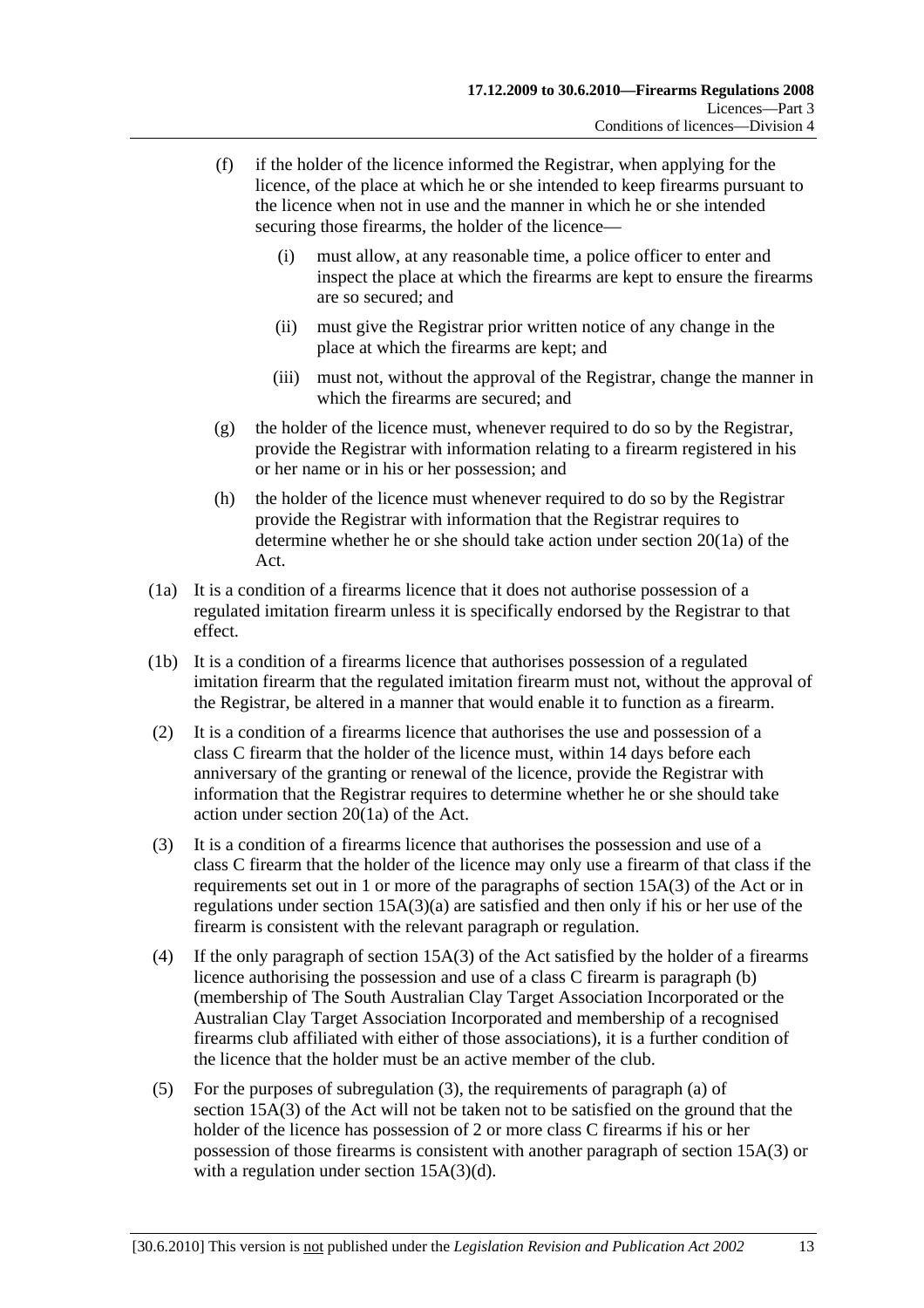- (6) It is a condition of a firearms licence that authorises the possession and use of a class D firearm that the holder of the licence may only use a firearm of that class for the purpose of destroying animals and then only if his or her livelihood is gained partly or wholly from professional shooting.
- (7) It is a condition of a firearms licence that authorises the possession and use of a class H firearm that the holder of the licence may only use a firearm of that class—
	- (a) if the holder is an active member of a shooting club; or
	- (b) in relation to carrying on the business of primary production or in the course of employment by a person who carries on such a business if, in either case, the property on which the primary production business is carried on is at least 15 000 hectares in area or is a property to which subregulation (8) applies; or
	- (c) in the course of carrying on the business of guarding property or in guarding property in the course of employment by a person who carries on that business; or
	- (d) for the purpose of collecting and displaying firearms; or
	- (e) for such other purpose as is approved by the Registrar.
- (8) This subregulation applies to a property for the purposes of subregulation (7)(b) if the property was specified in a firearms licence that—
	- (a) was purportedly granted to a person for a term expiring on or after 27 September 2002; and
	- (b) authorised the person to use a class H firearm on the property in relation to carrying on the business of primary production or in the course of employment by a person who carries on such a business.
- (9) It is an additional condition of a shooting club member's licence that the holder of the licence must be an active member of a shooting club for each licence year of the licence.
- (10) It is an additional condition of a shooting club member's licence that authorises the possession and use of class H firearms that the class H firearms of each of the following categories of which the holder of the licence has possession must be used by the holder in shooting club organised shoots for that category of class H firearms on at least 4 occasions during each licence year of the licence:
	- (a) air or gas operated handguns;
	- (b) .22 calibre rim fire handguns (long rifle or short);
	- (c) centre fire handguns of not more than .38 calibre;
	- (d) handguns of more than .38 calibre.
- (11) It is an additional condition of a collector's licence—
	- (a) that in the case of all firearms in the collection manufactured after 1900—
		- (i) the bolt, breech block or firing pin of the firearm must be locked in a container kept separately from the firearm; or
		- (ii) the trigger of the firearm must be immobilised by means of a trigger lock; or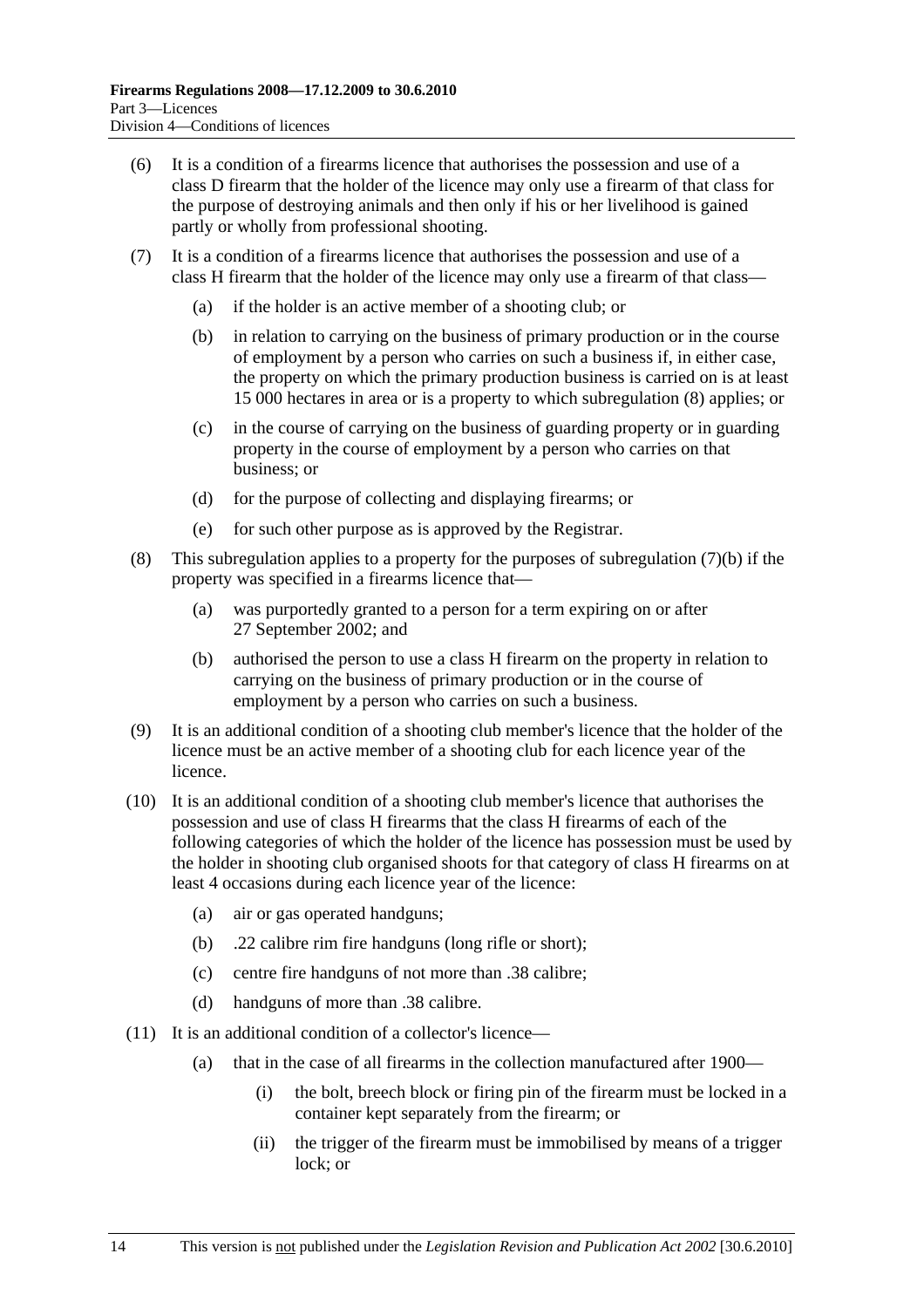- (iii) the firearm is secured by such other method as is approved by the Registrar; and
- (b) that the holder of the licence must be an active member of a collectors' club for each licence year of the licence; and
- (c) that the holder of the licence does not have possession of any ammunition that can be used in a firearm owned by the collector for the purpose of collecting and displaying firearms (excluding ammunition for use in a firearm that the collector is authorised to have possession of and use for some other purpose endorsed on a separate firearms licence); and
- (d) that none of the firearms included in the collection is a prescribed firearm; and
- (e) that the firearms included in the collection must not be fired without the written approval of the Registrar.
- (12) If the purpose, or 1 of the purposes, endorsed on a firearms licence is paint-ball shooting, it is a condition of the licence that only a paint-ball firearm will be used for the purposes of paint-ball shooting.
- (13) A licence to possess a prescribed firearm is subject to the following conditions in addition to the conditions prescribed by subregulation (1):
	- (a) the firearm to which the licence relates must not be used to fire a projectile;
	- (b) the firearm must be kept at the premises and in the manner specified in the licence unless approval to the contrary is granted by the Registrar;
	- (c) the holder of the licence must not surrender control of the firearm except when disposing of the firearm.
- (14) The conditions imposed by subregulations (3) and (6) do not apply to a licence held solely to enable the holder of the licence to possess and use firearms for the purposes of a contract with the Crown in right of this State or in any of the Crown's other capacities or for the purpose of tendering for such a contract.

## **22—Conditions of dealers' licences**

- (1) It is a condition of a dealer's licence that—
	- (a) the dealer must give the Registrar written notice in a form approved by the Registrar of all changes to his or her name or address within 14 days after the change occurs; and
	- (b) the dealer must comply with the provisions of Part 6 that apply to, or in relation to, firearms or ammunition held pursuant to the licence; and
	- (c) when a firearm or ammunition is not secured as required by Part 6, the dealer must take all reasonable precautions to ensure that the firearm or ammunition is not lost or stolen or does not come into the possession of an unauthorised person; and
	- (d) the dealer must report the theft, loss or destruction of a firearm that is owned or held by the dealer in the course of carrying on business as a dealer in firearms to a police officer within 14 days after the theft, loss or destruction occurs; and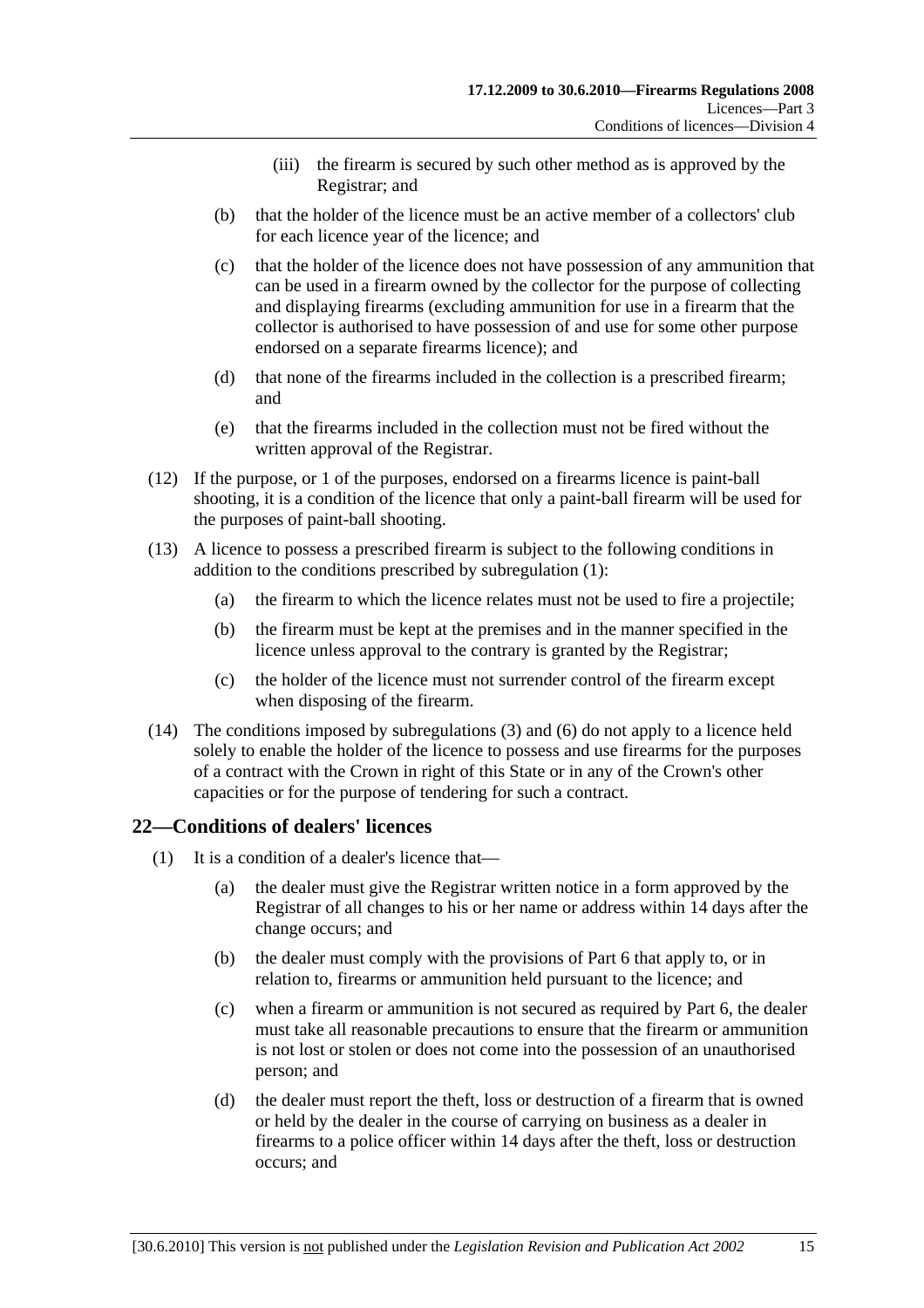- (e) subject to subregulation (2), the dealer does not carry on business as a dealer in firearms or ammunition except at the premises authorised by the licence; and
- (f) in the course of carrying on business as a dealer in firearms, the dealer does not keep firearms at any premises except those referred to in paragraph (e) unless he or she does so for the purpose of testing or repairing those firearms; and
- (g) the dealer must not deal in—
	- (i) mechanisms or other fittings that can be fitted to a firearm to convert it to an automatic firearm; or
	- (ii) mechanisms or other fittings that, when fitted to a suitable firearm, will enable the firearm to fire grenades or other explosive projectiles; and
- (h) during the hours that members of the public have access to the premises referred to in paragraph (e), the dealer displays the licence, or a copy of the licence (the copy does not need to include a photograph of the holder of the licence), in those premises in a position in which it is likely to be seen and read by members of the public; and
- (i) the dealer identifies, in a manner approved by the Registrar, each firearm that he or she owns in the course of carrying on business as a dealer in firearms; and
- (j) the dealer must produce to a police officer on request the records kept by him or her pursuant to the Act and these regulations; and
- (k) the dealer must allow a police officer to enter and inspect any premises at which the dealer is authorised by the licence to carry on business for the purpose of enforcement of the Act and these regulations; and
- (l) the dealer must, whenever required to do so by the Registrar or a police officer, provide the Registrar or member with information relating to a firearm recorded to, or in the possession of, the dealer.
- (2) A dealer may—
	- (a) exhibit firearms and ammunition for the purpose of sale by auction and may sell firearms or ammunition by auction at a place other than his or her premises; and
	- (b) exhibit firearms and ammunition for any other purpose at places other than his or her premises if he or she does not exhibit—
		- (i) 2 or more identical firearms; or
		- (ii) more than 50 rounds of identical ammunition.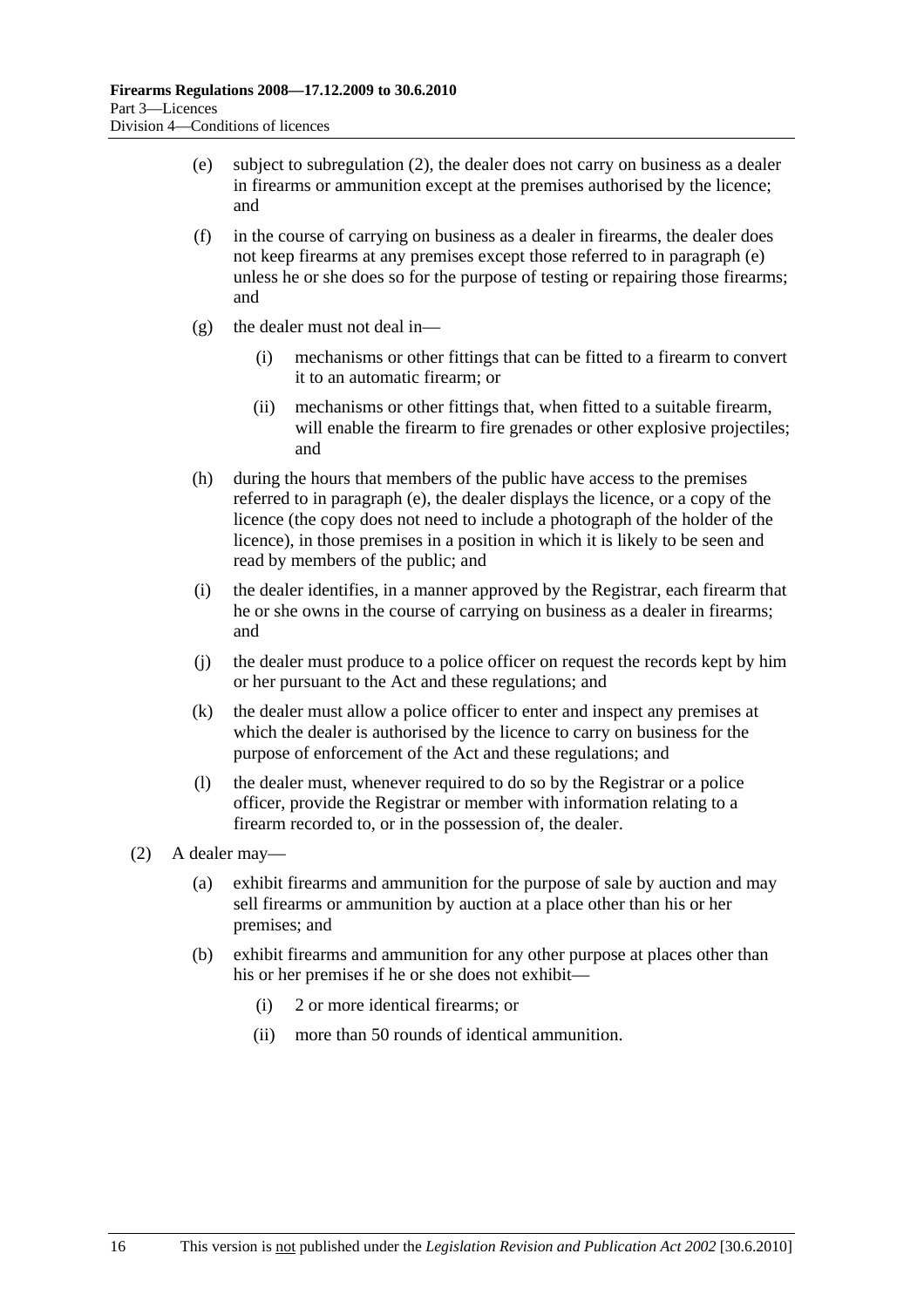## **Division 5—Exemptions relating to licences**

## **23—Exemption from requirement to be licensed**

- (1) An offence is not committed against section 11 of the Act in the following circumstances:
	- (a) by a person of or over the age of 14 years but under the age of 18 years who has possession of or uses a registered firearm if-
		- (i) he or she is with, and is under the continuous supervision of, his or her parent or guardian or some other person approved by his or her parent or guardian; and
		- (ii) the person providing the supervision holds a firearms licence authorising possession of the firearm for the purpose for which it is being used;
	- (b) by a person of or over the age of 14 years but under the age of 18 years who has possession of or uses a firearm if that person is (with the consent of his or her parent or guardian) with, and is under the continuous supervision of, a recognised coach who holds a firearms licence authorising possession of the firearm for the purpose for which it is being used;
	- (c) by a person who has possession of or uses a firearm for the purpose of a course or examination in the safe handling, carriage and use of firearms if that person is with, and is under the continuous supervision of, a person authorised by the Registrar to conduct the course or examination;
	- (d) by a person of or over the age of 18 years who has possession of or uses a firearm if that person is with, and is under the continuous supervision of, a person who is registered as the owner of the firearm and who holds a firearms licence authorising possession of the firearm for the purpose for which it is being used;
	- (e) by a person who has possession of or uses a class C firearm on the grounds of a recognised firearms club that is affiliated with The South Australian Clay Target Association Inc. or the Australian Clay Target Association Inc. for the purpose of shooting in an activity of the club conducted in accordance with the rules of the Australian Clay Target Association Inc. if that person is with, and is under the continuous supervision of, a person who holds a firearms licence authorising possession of the firearm for the purpose for which it is being used;
	- (f) by a person of or over the age of 14 years but under the age of 18 years who has possession of or uses a firearm at facilities provided by the South Australian Sports Institute if that person is (with the consent of his or her parent or guardian) with, and under the continuous supervision of, a person who holds a firearms licence authorising possession of the firearm for the purpose for which it is being used;
	- (g) by a person of any age who has possession of or uses a firearm (including a prescribed firearm)—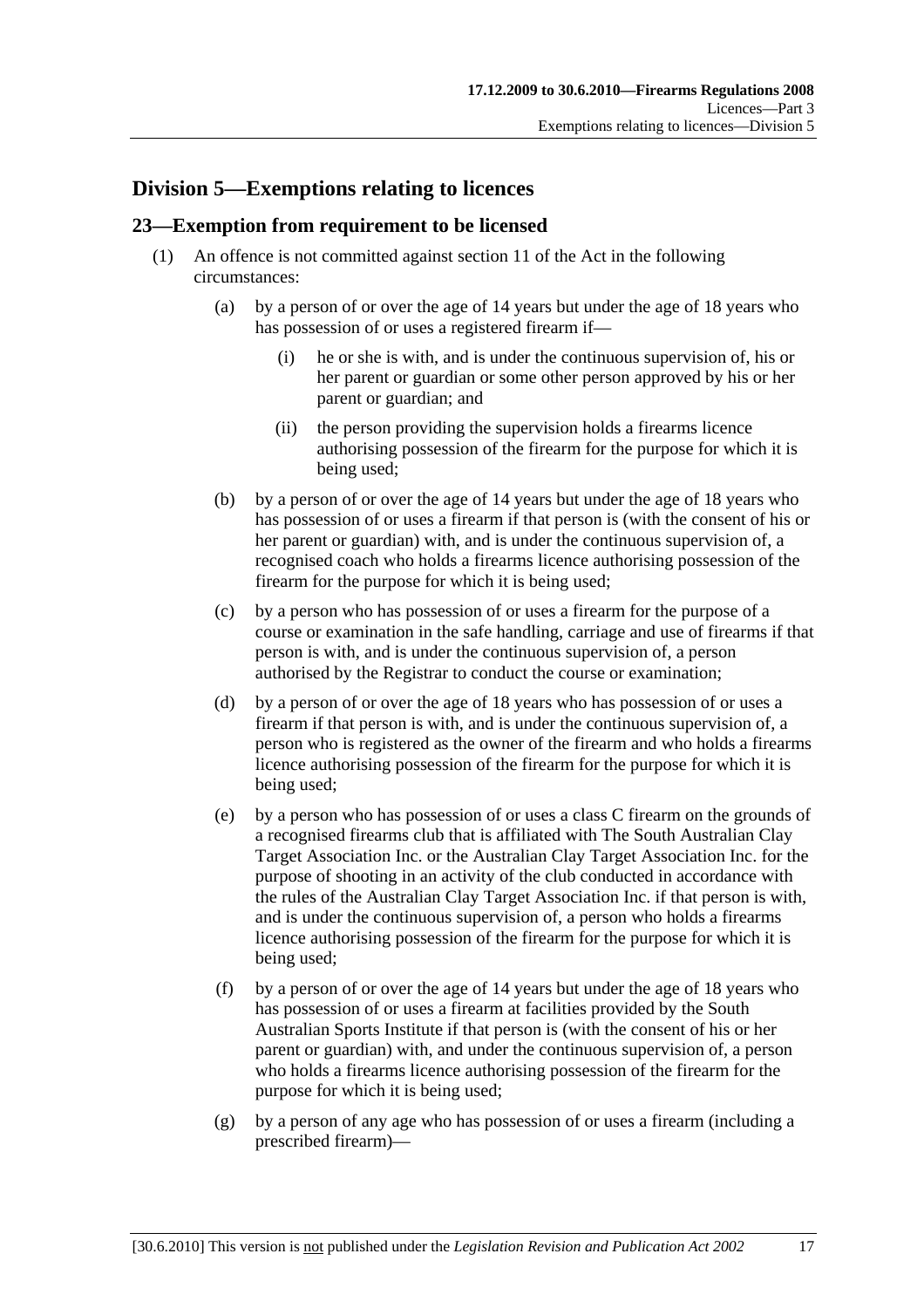- (i) in the course of rehearsal for, or the performance of, a theatrical production; or
- (ii) in the course of rehearsal for, or the filming of, a scene in the production of a film,

if that person is under the continuous supervision of a person who holds a firearms licence authorising possession of the firearm for the purpose for which it is being used.

- (2) An offence is not committed against section 11 of the Act by a person who is of or over the age of 10 years but under the age of 14 years in the circumstances set out in subregulation (1)(a) or (b) if the firearm concerned is a class A firearm.
- (3) For the purposes of subregulation  $(1)(d)$ , a person will be taken to be registered as the owner of a firearm if he or she is the nominee of a body, whether incorporate or unincorporate, that is registered as the owner of the firearm.
- (4) In this regulation—

*recognised coach* means a person who has been recognised by a recognised firearms club as being a fit and proper person to instruct others in the skills of using firearms.

## **24—Exemption of juniors from certain provisions**

- (1) A person who—
	- (a) has reached the age of 12 years but has not reached the age of 18 years; and
	- (b) is a member of a recognised firearms club; and
	- (c) needs to hold a firearms licence in order to participate in a competition or competitions held in another State or a Territory of the Commonwealth or held in another country,

is, subject to the conditions set out in subregulation (2), exempt from section 12(3) and (8) of the Act.

- (2) The conditions are as follows:
	- (a) the only purpose that may be endorsed on a licence granted to an exempt person referred to in subregulation (1) is use of a firearm as a member of a recognised firearms club; and
	- (b) the term of a licence granted to an exempt person referred to in subregulation (1) is 1 year; and
	- (c) a licence granted to an exempt person referred to in subregulation (1) cannot be renewed; and
	- (d) an exempt person referred to in subregulation (1) who is the holder of a licence must not apply for a permit authorising the acquisition of a firearm.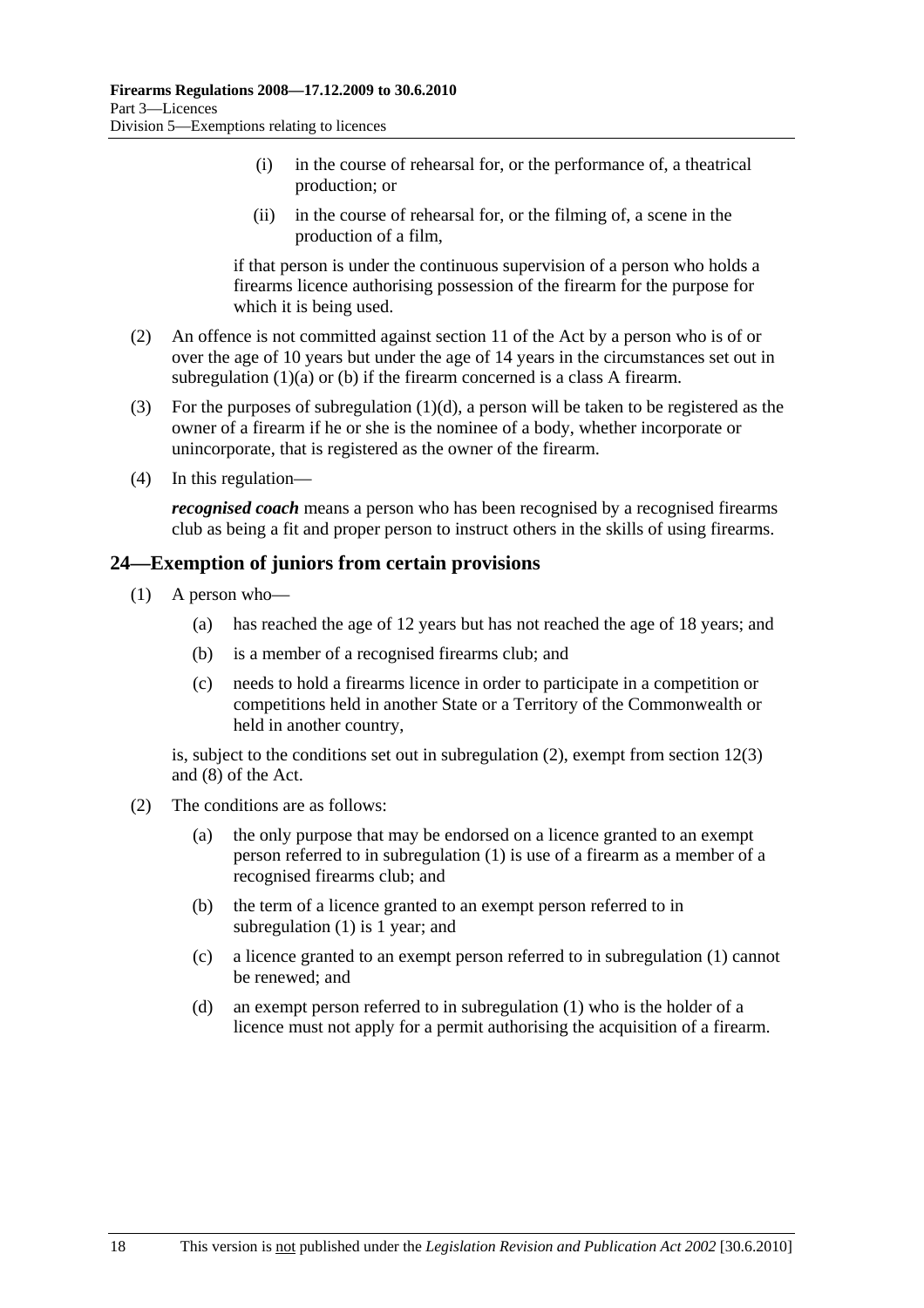## **Division 6—General**

#### **25—Company nominee**

- (1) A company that holds a licence must appoint a person—
	- (a) who is, in the opinion of the Registrar, a fit and proper person to have control of the company's firearms; and
	- (b) who is employed by the company and has his or her usual place of residence in the State,

to have control of the company's firearms at the place at which they are kept by the company.

- (2) Without limiting the meaning of fit and proper person in subregulation (1)(a), a person will be taken not to be a fit and proper person for the purposes of that subregulation if the Registrar would refuse to grant a firearms licence to that person.
- (3) A person appointed under subregulation (1) must keep a record of—
	- (a) the firearms under his or her control; and
	- (b) the names of the persons who have possession of those firearms and the periods during which they have possession of them.
- (4) A company must give the Registrar written notice in a form approved by the Registrar of the name and address of the person appointed by the company under subregulation (1).

#### **26—Replacement of licence**

If a person applies for replacement of a licence, and the Registrar is satisfied, on information provided by the applicant or on such other evidence as he or she requires, that the licence has been lost, stolen or destroyed, the Registrar may, on payment of the fee fixed by Schedule 1, issue a replacement for the licence.

#### **27—Reporting obligations of prescribed persons**

The following classes of persons are prescribed for the purposes of the definition of *prescribed person* in section 27A of the Act:

- (a) persons registered as nurses under the *Nurses Act 1999*;
- (b) registered psychologists under the *Psychological Practices Act 1973*;
- (c) professional counsellors;
- (d) social workers.

## **Part 4—Acquisition and registration of firearms**

#### **28—Application for permits**

An application for a permit to acquire a firearm must be in a form approved by the Registrar.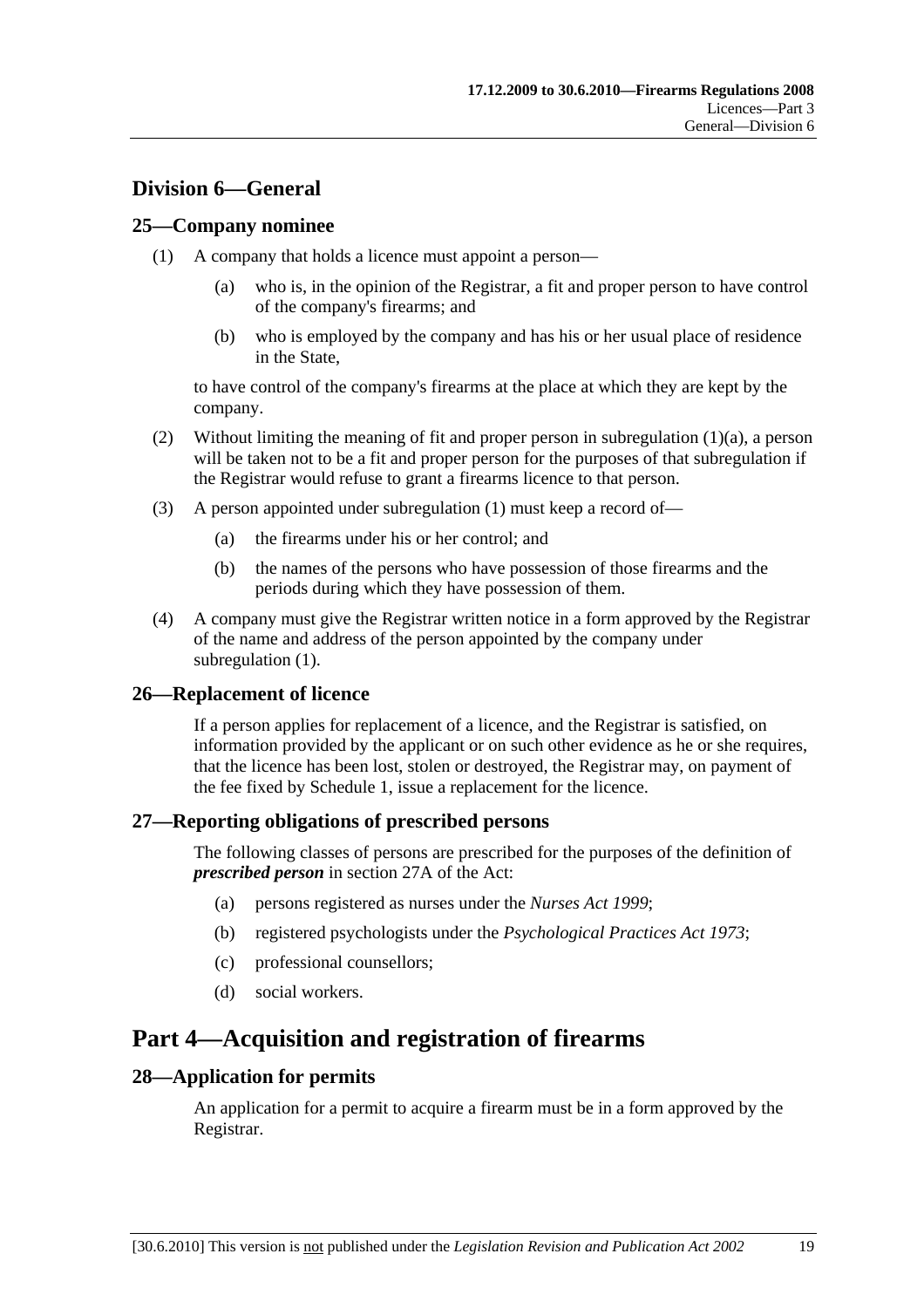## **29—Checks to be made by Registrar**

Before granting an application for a permit to acquire a firearm, the Registrar must check the application against the checklist adopted for that purpose by the Ministerial Council for Police and Emergency Management – Police.

#### **30—Application to register firearm**

- (1) Subject to subregulation (2), an application to register a firearm must be in a form approved by the Registrar and the applicant must produce the following to the police officer to whom the application is made:
	- (a) the permit authorising the acquisition of the firearm; and
	- (b) the firearm; and
	- (c) the licence authorising the person producing the firearm to have possession of it.
- (2) A person who applies for registration of a firearm in circumstances referred to in regulation  $8(7)$  is not bound to comply with subregulation  $(1)(a)$  or  $(c)$ .

## **31—Acquisition of class C firearms**

The following requirements are prescribed for the purposes of section 15A(3)(d) of the Act:

- (a) in relation to the acquisition of class C firearms for the purpose of collection and display—
	- (i) the Registrar is satisfied that the applicant for the permit to acquire the class C firearm has, or genuinely intends to acquire, a collection of firearms that has, or will have, significant commemorative, historical, investment or other value; and
	- (ii) the firearm is to be acquired to form part of the collection;
- (b) in relation to the acquisition of class C firearms by the Royal Zoological Society of South Australia Incorporated—
	- (i) the applicant for the permit to acquire the class C firearm is the Royal Zoological Society of South Australia Incorporated; and
	- (ii) the Registrar is satisfied that the Society needs the firearm for the operation of its zoos.

## **32—Nature of alteration, loss, theft or destruction of firearm**

A notice to the Registrar under section 25 of the Act must be in a form approved by the Registrar.

## **33—Acquisition of class H firearms**

- (1) For the purposes of section 15A(4b) of the Act, the Registrar may grant to an applicant who is the holder of a shooting club member's licence a permit to acquire a class H firearm—
	- (a) despite a restriction on barrel length set out in section 15A(4b)(a) of the Act, if the Registrar is satisfied that the firearm is a visually distinctive and highly specialised target pistol; or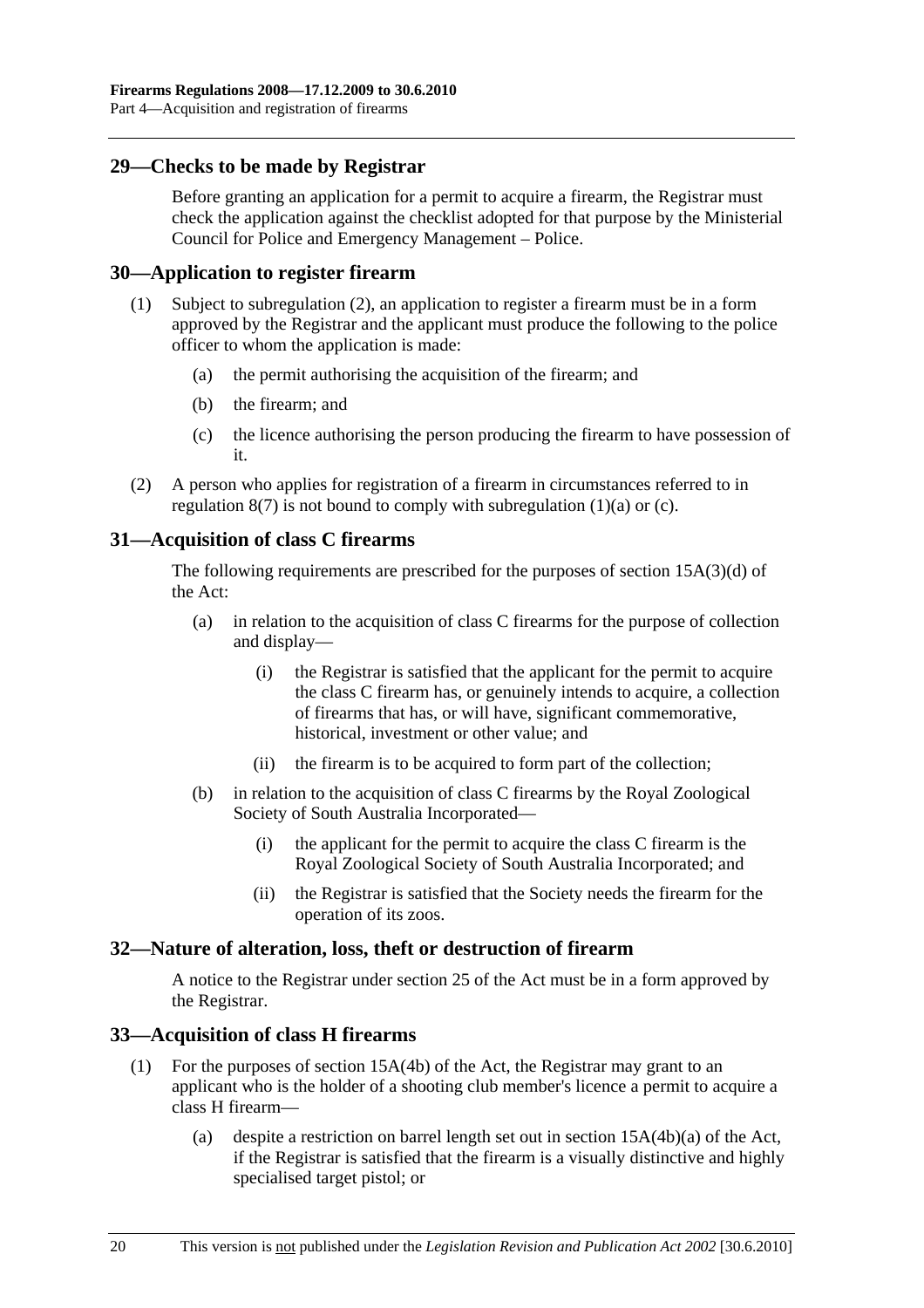- (b) despite the restriction to firearms of not more than .38 calibre, if the Registrar is satisfied that the firearm is of not more than .45 calibre and is required for shooting events of the kind known as metallic silhouette or single (western) action.
- (2) For the purposes of section 15A(4b) of the Act, the barrel length of a class H firearm is to be measured as follows:
	- (a) in the case of a revolver, the length is to be measured from the muzzle to the breech end immediately in front of the cylinder;
	- (b) in the case of any other class H firearm, the length is to be measured from the muzzle to the breech face (including where the chamber is incorporated in the barrel);
	- (c) if the firearm is self-loading, the measurement must be taken when the slide is forward and the breech face or bolt is in a closed position;
	- (d) any alteration to the barrel that is permanently attached is to be included in the portion measured.
- (3) For the purposes of section 15A(4c) of the Act, in order for a collector to be granted a permit to acquire class H firearms manufactured after 1946, the collector must be a genuine student of arms who—
	- (a) has been an active member of a collectors' club for at least the preceding 2 years; and
	- (b) has a significant collection of handguns with a proper thematic structure; and
	- (c) has provided displays or published articles to advance the body of knowledge of firearms history and development.

## **34—Certificate of registration**

- (1) The Registrar must issue a certificate of registration to the person in whose name the firearm is registered.
- (2) The Registrar may, on payment of the fee fixed by Schedule 1, issue a certificate to replace 1 that has been lost, stolen or destroyed.

## **Part 5—Acquisition of ammunition**

## **35—Application for permit**

An application to the Registrar for a permit to acquire ammunition must—

- (a) be in a form approved by the Registrar; and
- (b) be accompanied by information required by the Registrar; and
- (c) be accompanied by the fee fixed by Schedule 1.

#### **36—Limit on quantity of ammunition**

A person must not own or have in his or her possession ammunition that exceeds the reasonable needs of that person for the immediately following 12 months.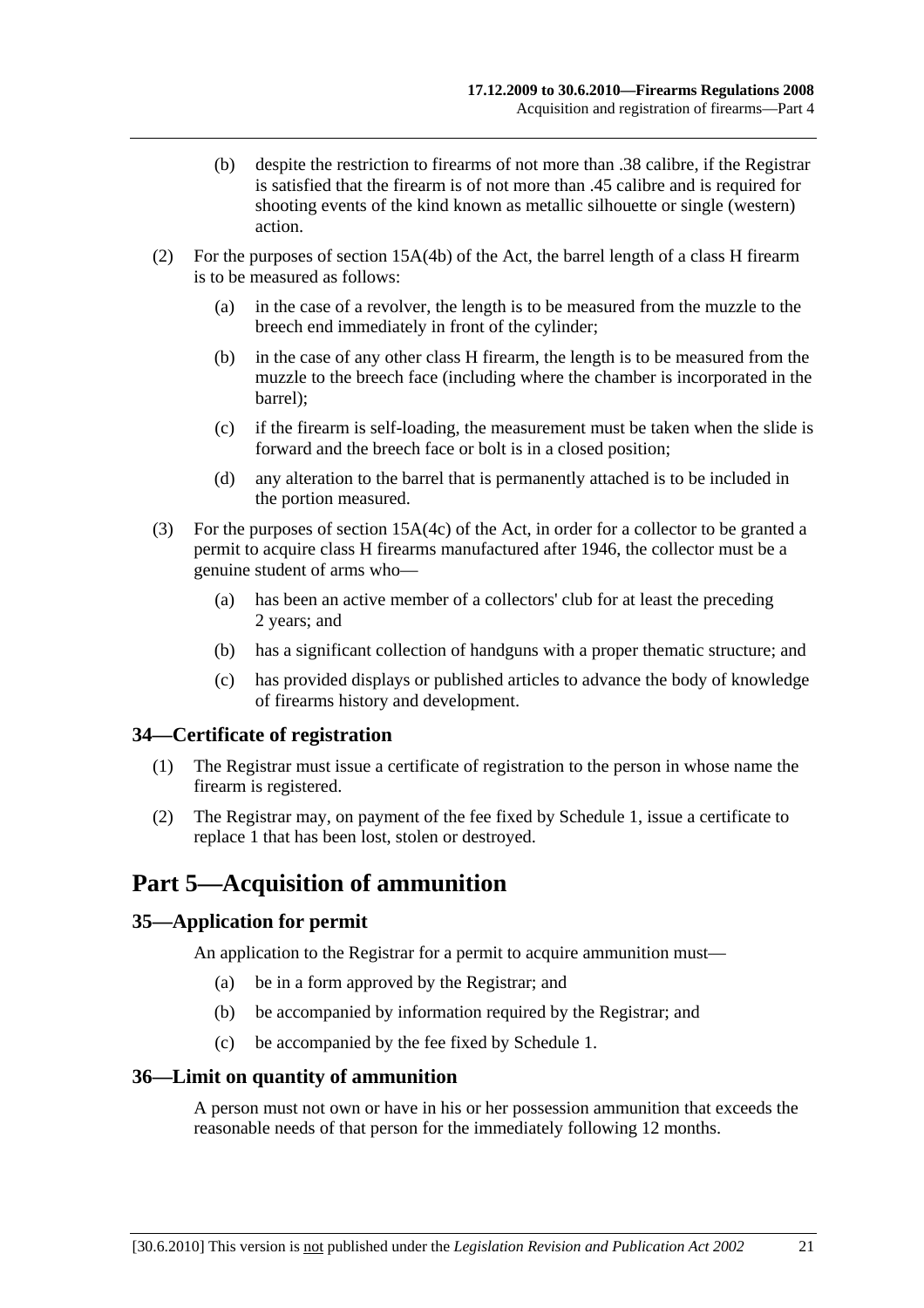## **37—Exemption—acquisition and supply of gas cylinders**

A person who acquires or supplies a cylinder of compressed gas designed for use in a firearm is exempt from section 21B of the Act in relation to the acquisition or supply of the cylinder.

## **Part 6—Security of firearms and ammunition**

## **38—Security of firearms**

- (1) A person (not being a dealer) who has possession of a class A or B firearm must keep the firearm secured by—
	- (a) securely attaching and locking it to part of the building in which it is kept; or
	- (b) keeping it in a locked cabinet made of hardwood or steel that is securely attached to the building in which it is kept; or
	- (c) keeping it in a locked safe made of steel that is securely attached to the building in which it is kept; or
	- (d) keeping it in a locked steel and concrete strong room; or
	- (e) such other method as is approved by the Registrar.
- (2) A person (not being a dealer) who has possession of a class C, D or H firearm must keep the firearm secured by—
	- (a) keeping it in a locked safe made of steel that is securely attached to the building in which it is kept; or
	- (b) keeping it in a locked steel and concrete strong room; or
	- (c) such other method as is approved by the Registrar.
- (3) A cabinet or safe referred to in subregulation (1) or (2) must—
	- (a) be fitted with fittings and locks that prevent it from being easily forced open; and
	- (b) be made of material of sufficient thickness to prevent it being easily broken, opened or destroyed.
- (4) Despite subregulations  $(1)(c)$  and  $(2)(a)$ , a safe need not be attached to the building if its mass when empty is 150 kilograms or more.

#### **39—Possession of prescribed firearms**

A person who has possession of a prescribed firearm must keep the firearm secured in accordance with the conditions of the licence authorising possession of the firearm.

#### **40—Possession of firearms by dealers**

 (1) Subject to this regulation, a person who has possession of a class A, B, C, D or H firearm in his or her capacity as a dealer must keep the firearm secured by 1 of the methods set out in regulation 38 in respect of the relevant class of firearm.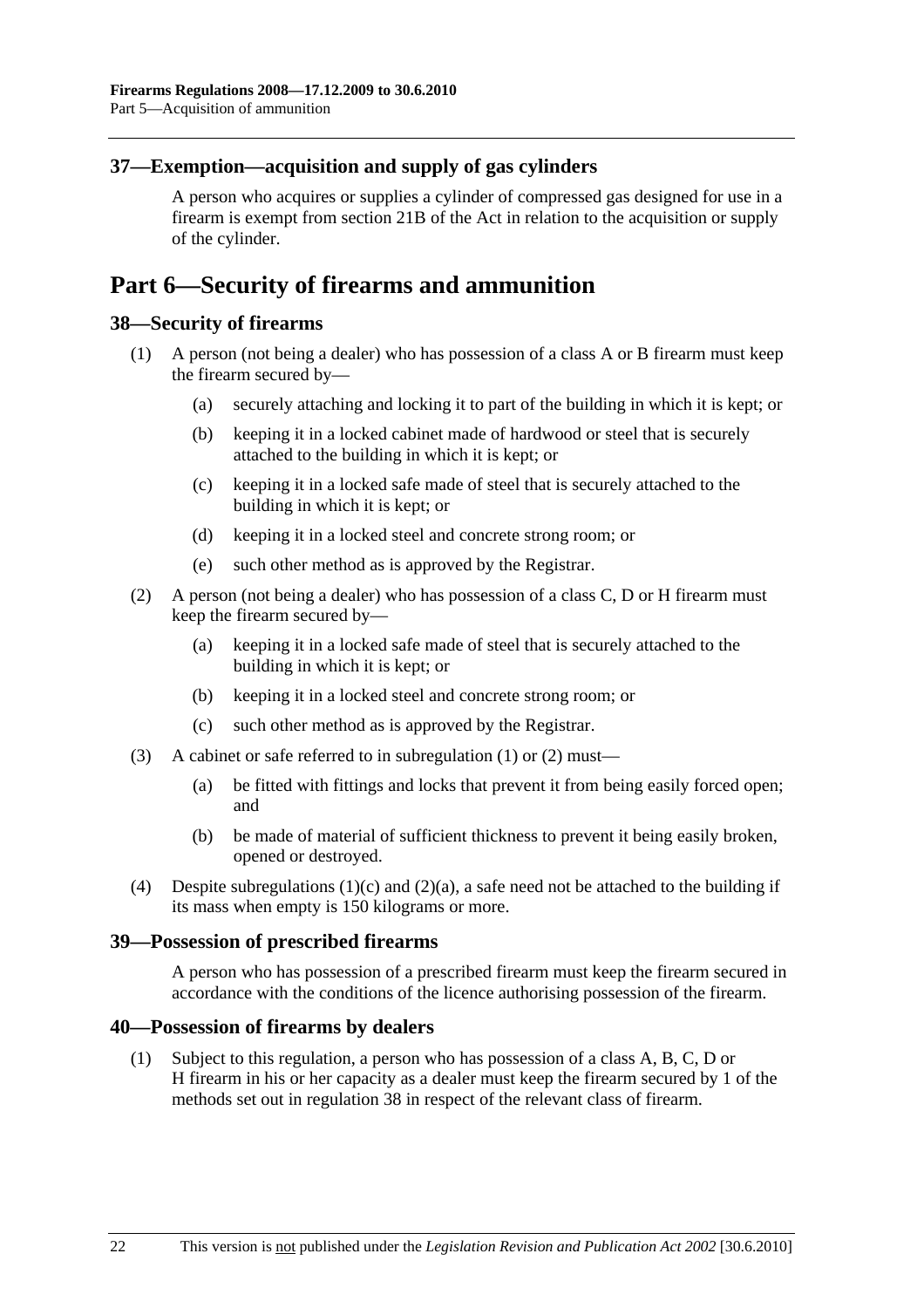- (2) A dealer is not required to comply with subregulation (1) during periods that his or her premises are open to the public in respect of class A or B firearms that are on display to members of the public entering the premises if the public does not have access to the firearms.
- (3) A dealer is not required to comply with subregulation (1) during periods that his or her premises are open to the public in respect of class H firearms that are on display to members of the public entering the premises if—
	- (a) the public does not have access to the firearms; and
	- (b) the firearms are secured in a manner approved by the Registrar.

#### **41—Ammunition**

- (1) Ammunition must be stored in a locked container separately from firearms.
- (2) A person must not have possession of a round of ammunition that includes high explosives or that is designed to kill, injure or incapacitate by means of smoke or chemicals.
- (3) A person must not have possession of a round of military ammunition unless—
	- (a) it has been modified so that it is incapable of being fired; or
	- (b) it is of *United Nations Hazard classification Code 1.4S* and has a calibre of less than 19.1mm.

#### **42—Security of dealer's building**

A dealer must ensure that the premises at which he or she carries on the business of dealing in firearms is properly secured against unlawful entry whenever the premises are unoccupied.

#### **43—Exemption from Part**

The Registrar may exempt a person from compliance with this Part subject to such conditions as he or she thinks fit and may vary or revoke an exemption at any time.

## **Part 7—Recognised bodies**

## **Division 1—Recognised firearms clubs**

#### **44—Application for recognition**

An application for recognition of a firearms club must be made to the Registrar in a form approved by the Registrar and must be accompanied by—

- (a) a copy of the rules relating to the constitution, powers, management and administration of the club; and
- (b) a list of the names and addresses of the members of the controlling body of the club and the office (if any) held by each member; and
- (c) a statement of the number of members of the club; and
- (d) a description of the current and proposed activities of the club; and
- (e) if the activities of the club include shooting—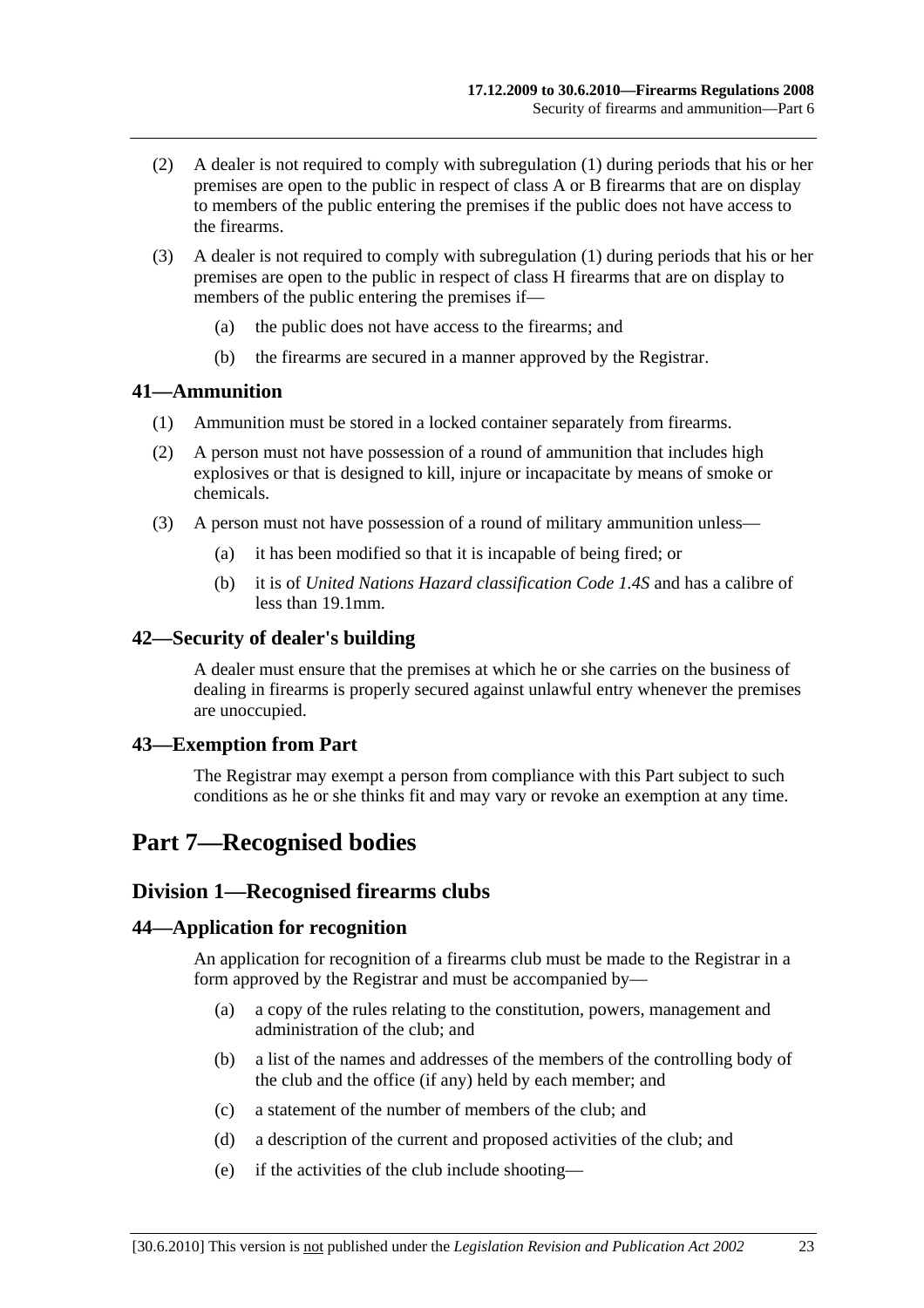- (i) a plan of the range (if any) regularly used by the club and a map showing the location of the range; and
- (ii) a list of the names and addresses of members of the club who are authorised to control the activities of club members at the range; and
- (iii) evidence that the club has permission of the owner of the land on which the range is situated for the club's use of the range; and
- (iv) evidence that the club has permission of the owner of adjoining land over which projectiles may pass in the course of shooting at the range; and
- (v) evidence of compliance with the requirements of any other Act relating to the use of land as a shooting range; and
- (f) such other information as the Registrar requires.

#### **45—Certificate of recognition**

- (1) If the Minister has declared a firearms club to be a recognised firearms club, the Registrar must provide the club with a certificate setting out—
	- (a) the date of recognition; and
	- (b) the location of the club's range or ranges; and
	- (c) the current activities (and the proposed activities if any) of the club.
- (2) The club must display the certificate, or a copy of the certificate, in a prominent position on its premises or at the range used by it.

#### **46—Approval of Registrar required for alteration to range**

A recognised firearms club must not alter the range or ranges used by the club without first obtaining the approval of the Registrar.

#### **47—Club to inform Registrar of change**

- (1) A recognised firearms club must, within 28 days after—
	- (a) a variation to the rules of the club comes into force; or
	- (b) the membership of the controlling body of the club changes; or
	- (c) a variation in or addition to the activities of the club has occurred,

provide the Registrar with—

- (d) the text of the variation to the rules; or
- (e) the names and addresses of the members of the controlling body and the office (if any) held by each member; or
- (f) a description of the variation in or addition to the activities of the club.
- (2) A recognised firearms club must—
	- (a) from time to time, at the request of the Registrar, provide the Registrar with such information in relation to the affairs and activities of the club as the Registrar requires; and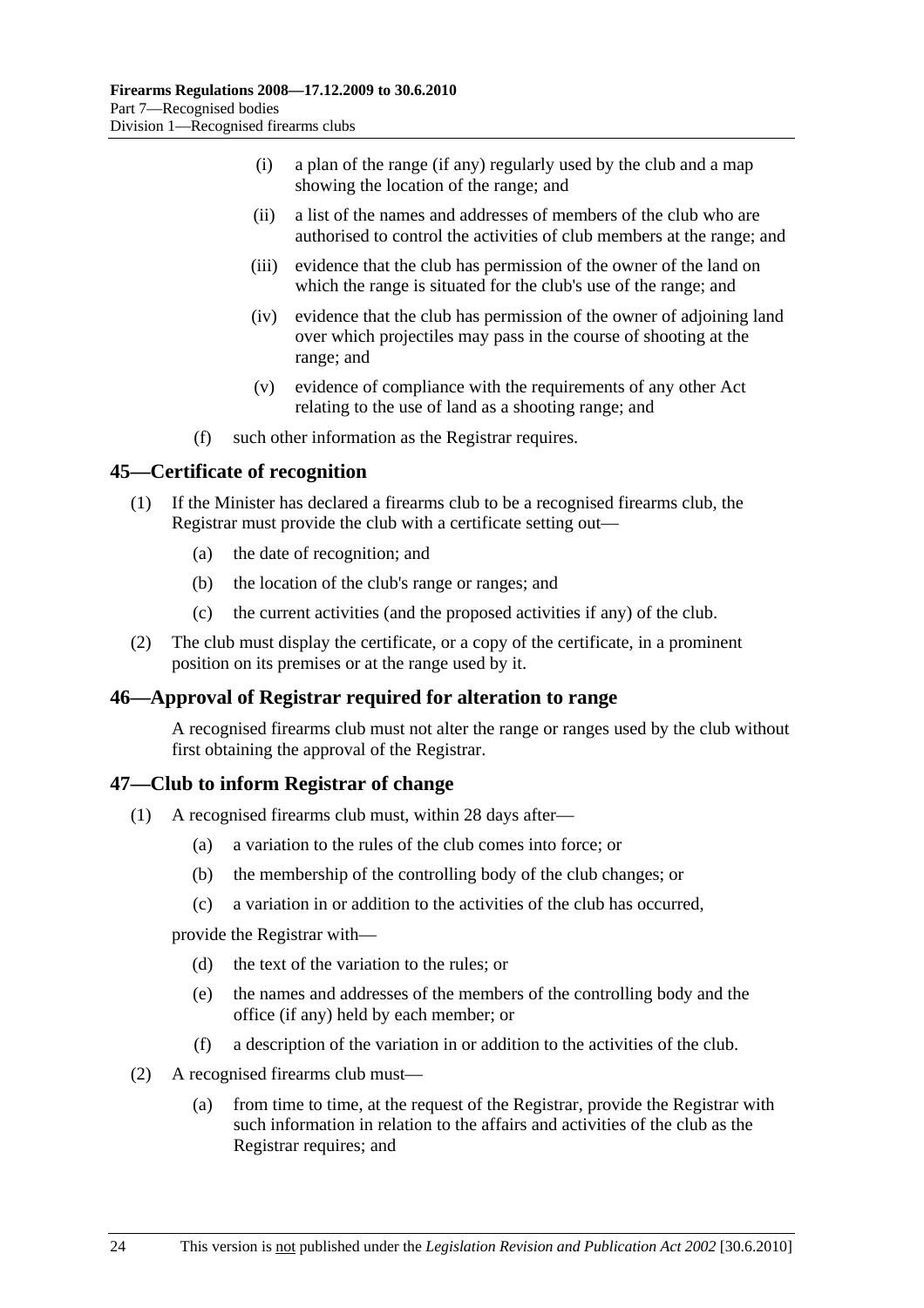(b) permit the Registrar, or a person authorised by the Registrar, to inspect the club premises and the range at any reasonable time.

## **48—Acceptance of new members**

A recognised firearms club must not grant an application for membership of the club unless—

- (a) if the club is a shooting club—the applicant has produced to the club the applicant's shooting club member's licence or a certificate of the Registrar, issued within the preceding 21 days, certifying that the Registrar is satisfied that the applicant is a fit and proper person to hold a shooting club member's licence; or
- (b) if the club is a collectors' club—the applicant has produced to the club the applicant's collector's licence or a certificate of the Registrar, issued within the preceding 21 days, certifying that the Registrar is satisfied that the applicant is a fit and proper person to hold a collector's licence; and
- (c) the applicant has produced to the club 2 references each of which appears to have been signed by a person within the preceding 21 days and to state that the person has known the applicant for at least the preceding 2 years and that the applicant is a person of good character and a suitable person to be a member of a firearms club; and
- (d) an office holder of the club has, by personal contact with the person named in each reference as the referee, confirmed the signing of the reference by the person on the date stated in the reference and the contents of the reference.

## **49—Records to be kept by clubs**

- (1) A recognised firearms club must make records, as required by the Registrar by notice in writing, of—
	- (a) in respect of each person granted membership of the club, the actions taken in compliance with regulation 48; and
	- (b) participation by members of the club in activities of the club that involve the shooting of firearms; and
	- (c) attendance by members of the club at meetings of the club including those of the kind referred to in paragraph (b) (if any).
- (2) Records referred to in subregulation (1) must be kept by the club for at least 3 years and must be produced for inspection when requested by the Registrar.

#### **50—Change in membership**

Within 28 days after a person ceases to be a member of a recognised firearms club, the club must give the Registrar written notice of the member's name and last known address and the date on which the membership terminated and, in the case of expulsion, the reason or reasons for the expulsion.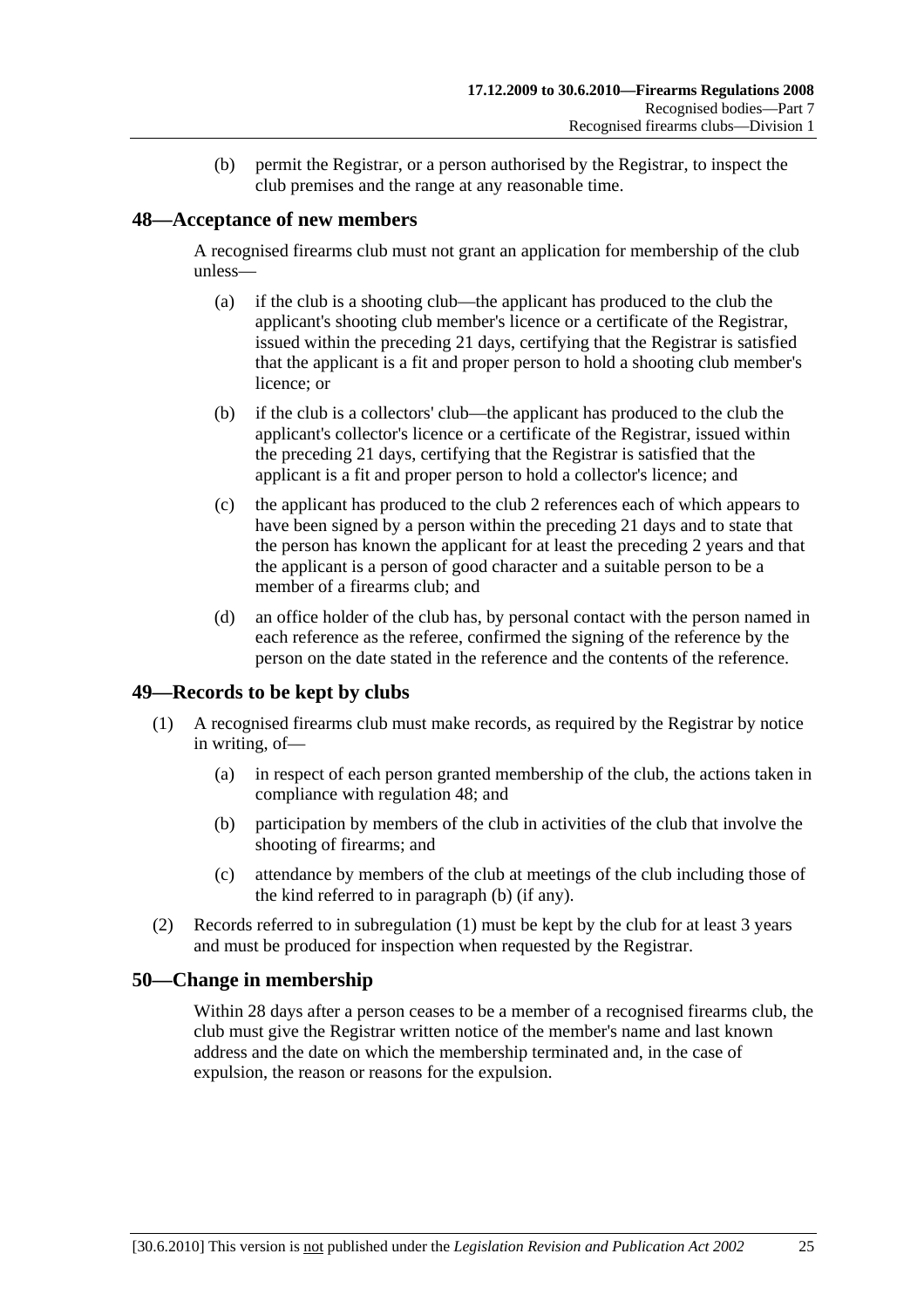## **Division 2—Recognised paint-ball operators and recognised commercial range operators**

## **51—Application for recognition of paint-ball operator**

- (1) An application for recognition of a paint-ball operator and approval of the operator's grounds must be made to the Registrar in a form approved by the Registrar and must be accompanied by—
	- (a) a description of the proposed activities of the operator; and
	- (b) a plan of the grounds proposed to be used by the operator and a map showing the location of the grounds; and
	- (c) a list of the names and addresses of the persons who are authorised to control the activities of persons on those grounds; and
	- (d) evidence that the operator has permission of the owner of the land on which the grounds are situated for the operator's use of the grounds; and
	- (e) evidence of compliance with the requirements of any other Act relating to use of land as grounds of a paint-ball operator; and
	- (f) such other information as the Registrar requires.
- (2) An application by a company must be accompanied by—
	- (a) a copy of the constitution of the applicant;
	- (b) a list of the names and addresses of the directors and shareholders of the applicant.

## **52—Application for recognition of commercial range operator**

- (1) An application for recognition of a commercial range operator and approval of the operator's range must be made to the Registrar in a form approved by the Registrar and must be accompanied by—
	- (a) a description of the proposed activities of the operator; and
	- (b) a plan of the range proposed to be used by the operator and a map showing the location of the range; and
	- (c) a list of the names and addresses of the persons who are authorised to control the activities of persons on the range; and
	- (d) evidence that the operator has permission of the owner of the land on which the range is situated for the operator's use of the range; and
	- (e) evidence of compliance with the requirements of any other Act relating to use of land as a shooting range; and
	- (f) such other information as the Registrar requires.
- (2) An application by a company must be accompanied by—
	- (a) a copy of the constitution of the applicant; and
	- (b) a list of the names and addresses of the directors and shareholders of the applicant.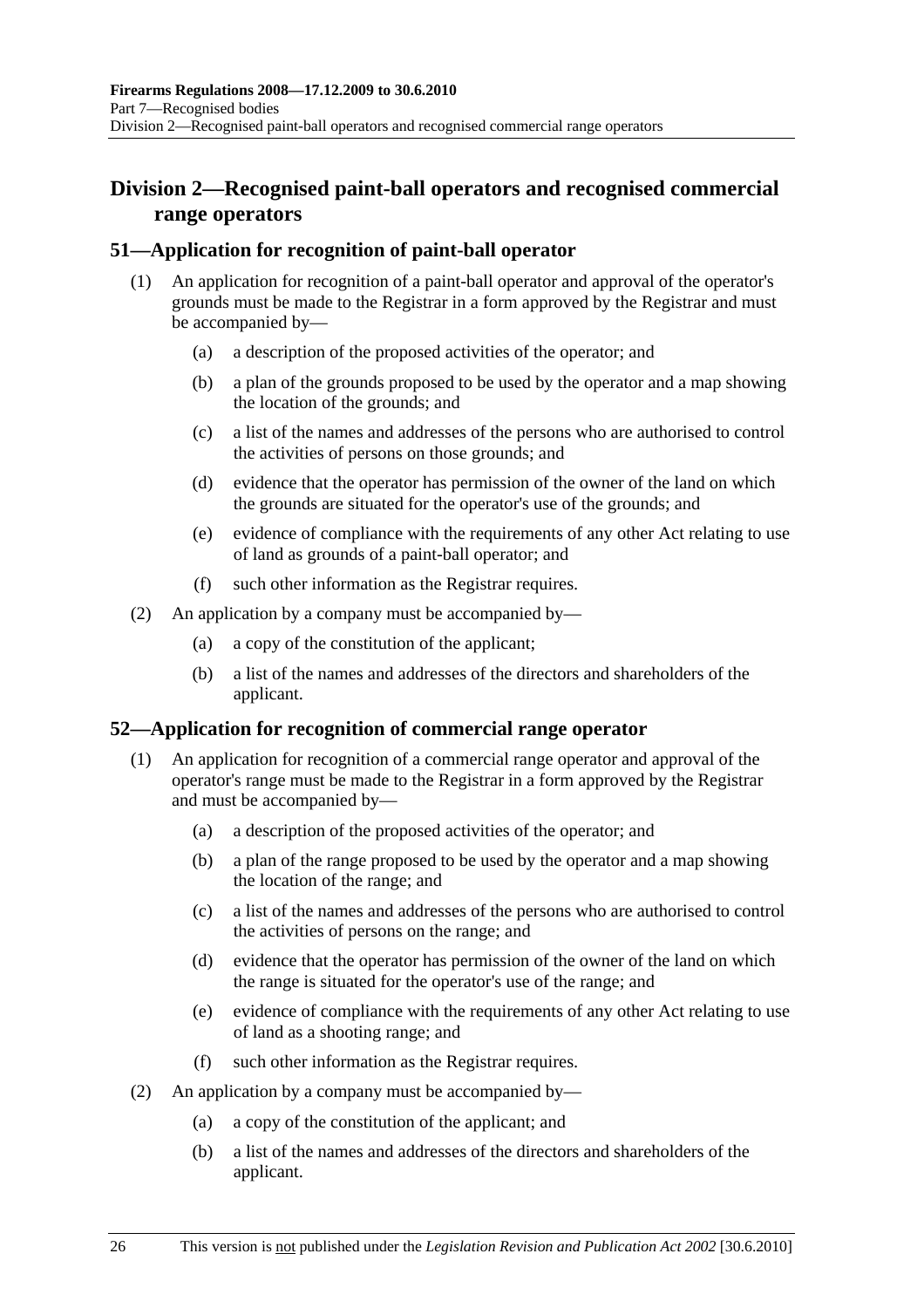## **53—Certificate of recognition**

- (1) If the Minister has declared a person to be a recognised paint-ball operator or recognised commercial range operator, the Registrar must provide the operator with a certificate setting out—
	- (a) the date of recognition; and
	- (b) the location of the operator's grounds or range; and
	- (c) the proposed activities of the operator.
- (2) The operator must display the certificate, or a copy of the certificate, in a prominent position at the grounds or range used by the operator.

## **54—Alteration of grounds or range**

A recognised paint-ball operator or a recognised commercial range operator must not alter the grounds or range used by the operator without first obtaining the approval of the Registrar.

## **55—Operator to inform Registrar of change**

- (1) A recognised paint-ball operator or recognised commercial range operator must, within 28 days after a variation in or addition to the activities of the operator has occurred, provide the Registrar with a description of the variation in or addition to the activities of the operator.
- (2) A recognised paint-ball operator or recognised commercial range operator that is a company must, within 28 days after—
	- (a) a variation to the constitution of the operator comes into force; or
	- (b) a change in the directors or shareholders of the operator has occurred,

provide the Registrar with—

- (c) the text of the variation to the constitution; or
- (d) the names of the persons who have ceased to be directors or shareholders of the operator and the names and addresses of persons who have become directors or shareholders of the operator,

(as the case requires).

- (3) A recognised paint-ball operator or recognised commercial range operator must—
	- (a) from time to time, at the request of the Registrar, provide the Registrar with such information in relation to the affairs and activities of the operator as the Registrar requires; and
	- (b) permit the Registrar, or a person authorised by the Registrar, to inspect the operator's premises and grounds or range at any reasonable time.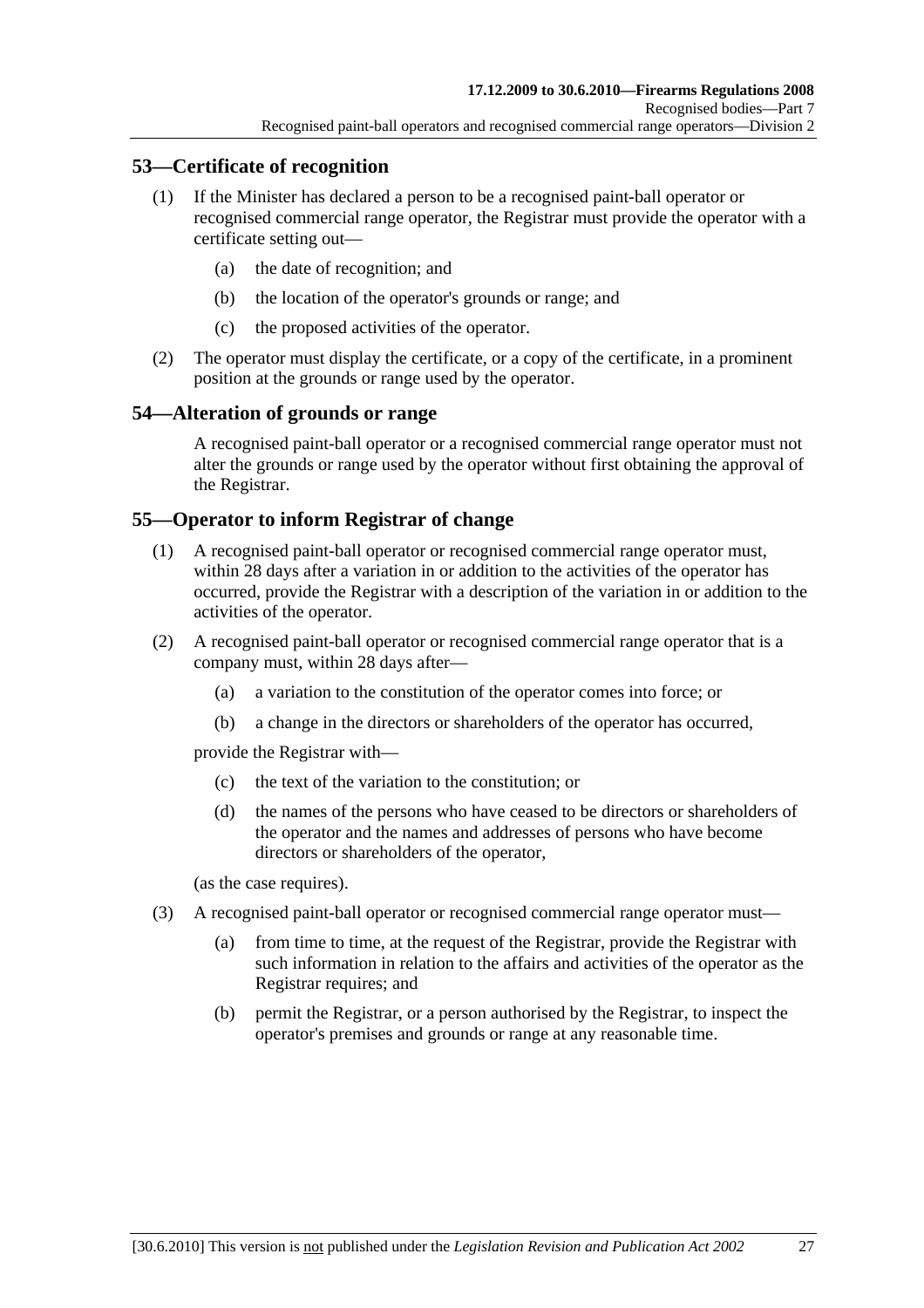# **Part 8—Miscellaneous**

#### **55A—Disposal of forfeited or surrendered firearms etc**

- (1) For the purposes of section  $35(5)(b)(i)(A)$  of the Act, the following requirements govern the sale or disposal of a firearm, firearm part or ammunition:
	- (a) a sale is to be by public auction or public tender (and the Registrar may, but need not, fix a reserve price for the purpose);
	- (b) the firearm, firearm part or ammunition may be disposed of otherwise than by sale if the Registrar believes on reasonable grounds that the firearm, firearm part or ammunition has no monetary value or that the proceeds of the sale would be unlikely to exceed the costs of the sale or if the firearm, firearm part or ammunition has been offered for sale and was not sold.
- (2) Before paying the proceeds of a sale or disposal of a firearm, firearm part or ammunition to a person under section  $35(5)(b)(i)(B)$  or (e) of the Act, the Registrar may deduct expenses incurred in connection with the sale or disposal and storage and other expenses incurred in relation to the firearm, firearm part or ammunition.
- (3) For the purposes of section  $35(5)(d)$  of the Act, the period for which a firearm, firearm part or ammunition must be made available for collection is 1 month.

#### **55B—Register of firearms prohibition orders**

The register of firearms prohibition orders maintained for the purposes of section 6A of the Act must contain the following information in relation to each order:

- (a) the full name of the person to whom the order applies;
- (b) the date on which the order was issued;
- (c) the details of any exemption from a provision of section 10C of the Act (including any conditions that apply to the exemption) granted by the Registrar under section 10C(15) of the Act.

#### **56—Advertising firearm for sale**

A person (other than a dealer) who advertises a firearm for sale must include in the advertisement the identification number or combination of numbers and letters stamped or engraved on the firearm.

## **57—Transporting of firearms—exclusion from section 35A of Act**

- (1) A person who carries on the business of carrying goods may carry a firearm and ammunition, or cause a firearm and ammunition to be carried, by the same vehicle, vessel or aircraft if—
	- (a) the owner of the firearm and the owner of the ammunition are being carried by the same vehicle, vessel or aircraft and no ammunition is carried in the chamber, breech or a magazine of the firearm; or
	- (b) the firearm and ammunition are carried in the same vehicle, vessel or aircraft with the approval of the Registrar.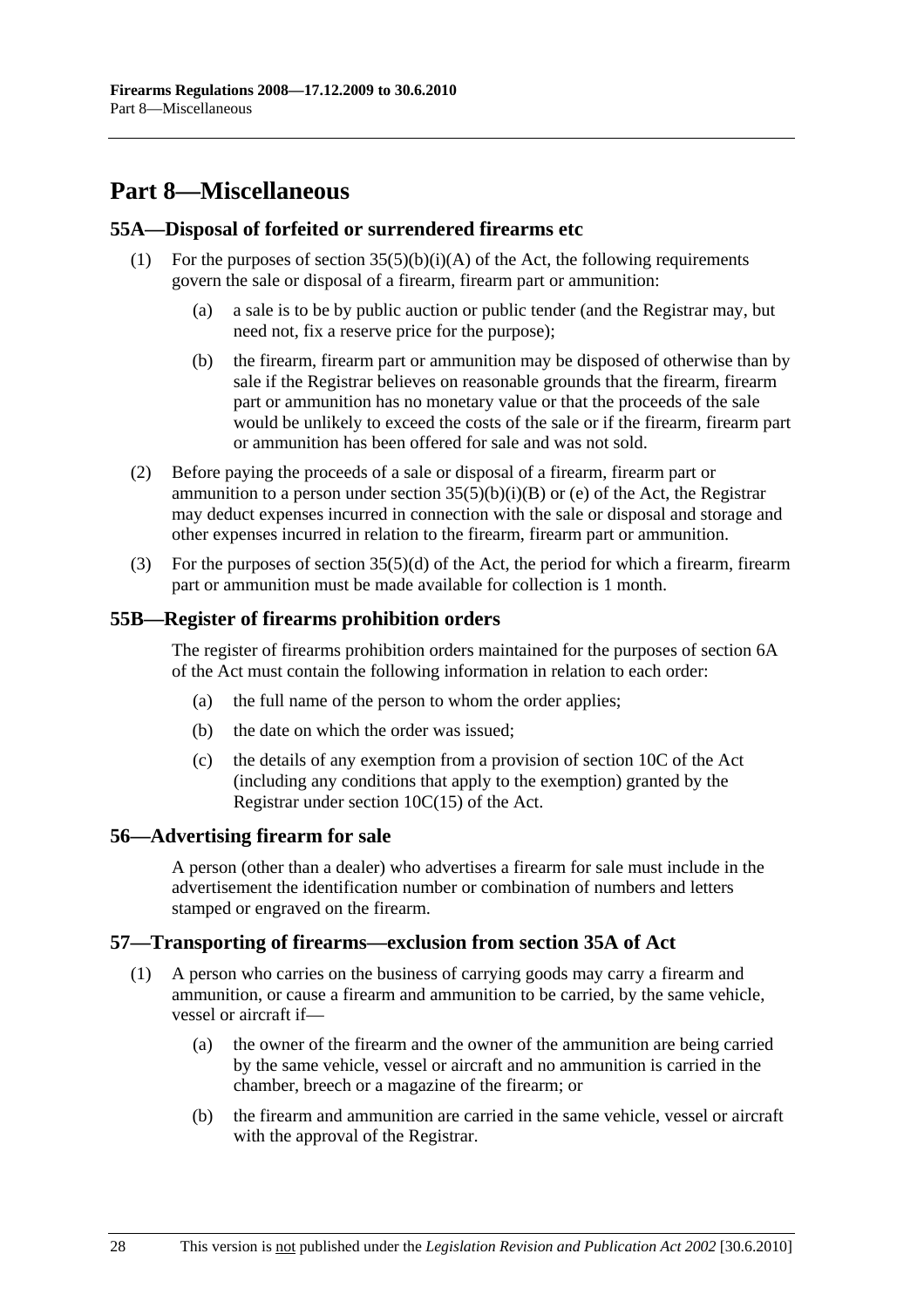(2) For the purposes of section 35A(2) of the Act, a class C, D or H firearm must not be transported if there is a round of ammunition in the chamber, breech or a magazine of the firearm.

#### **58—Records**

- (1) Records that a person is required to compile and keep under the Act, these regulations or the conditions of a licence must be produced on demand to the Registrar or a police officer.
- (2) All alterations made to records compiled and kept under the Act, these regulations or the conditions of a licence must be made so that the entry that is altered remains clearly legible.

#### **59—Form of applications and licences etc**

- (1) An application to the Registrar under the Act or these regulations must, unless otherwise provided, be in a form approved by the Registrar.
- (2) A licence, permit or registration certificate granted or issued by the Registrar must, unless otherwise provided, be in a form approved by the Registrar.

#### **60—Fees**

- (1) The fees payable under the Act and these regulations are set out in Schedule 1.
- (2) The Registrar may waive or reduce (in a particular case or classes of cases) fees that would otherwise be payable under these regulations.

#### **61—Offence**

A person who contravenes, or fails to comply with, a provision of these regulations is guilty of an offence.

Maximum penalty: \$2 500.

## **Schedule 1—Fees**

| 1 | Application for grant or renewal of firearms licence for prescribed firearms                                        |                                                                | \$53    |
|---|---------------------------------------------------------------------------------------------------------------------|----------------------------------------------------------------|---------|
| 2 | Application for grant or renewal of firearms licence for firearms other than<br>prescribed firearms—                |                                                                |         |
|   | (a)                                                                                                                 | if term of licence does not exceed 1 year                      | \$68    |
|   | (b)                                                                                                                 | if term of licence exceeds 1 year but does not exceed 3 years  | \$176   |
|   | (c)                                                                                                                 | if term of licence exceeds 3 years but does not exceed 5 years | \$280   |
| 3 | Application for grant or renewal of dealer's licence authorising dealing in firearms<br>or firearms and ammunition- |                                                                |         |
|   | (a)                                                                                                                 | if term of licence does not exceed 1 year                      | \$349   |
|   | (b)                                                                                                                 | if term of licence exceeds 1 year but does not exceed 3 years  | \$1 015 |
|   | (c)                                                                                                                 | if term of licence exceeds 3 years but does not exceed 5 years | \$1 684 |
| 4 | Application for grant or renewal of dealer's licence that only authorises dealing in<br>ammunition-                 |                                                                |         |
|   | (a)                                                                                                                 | if term of licence does not exceed 1 year                      | \$103   |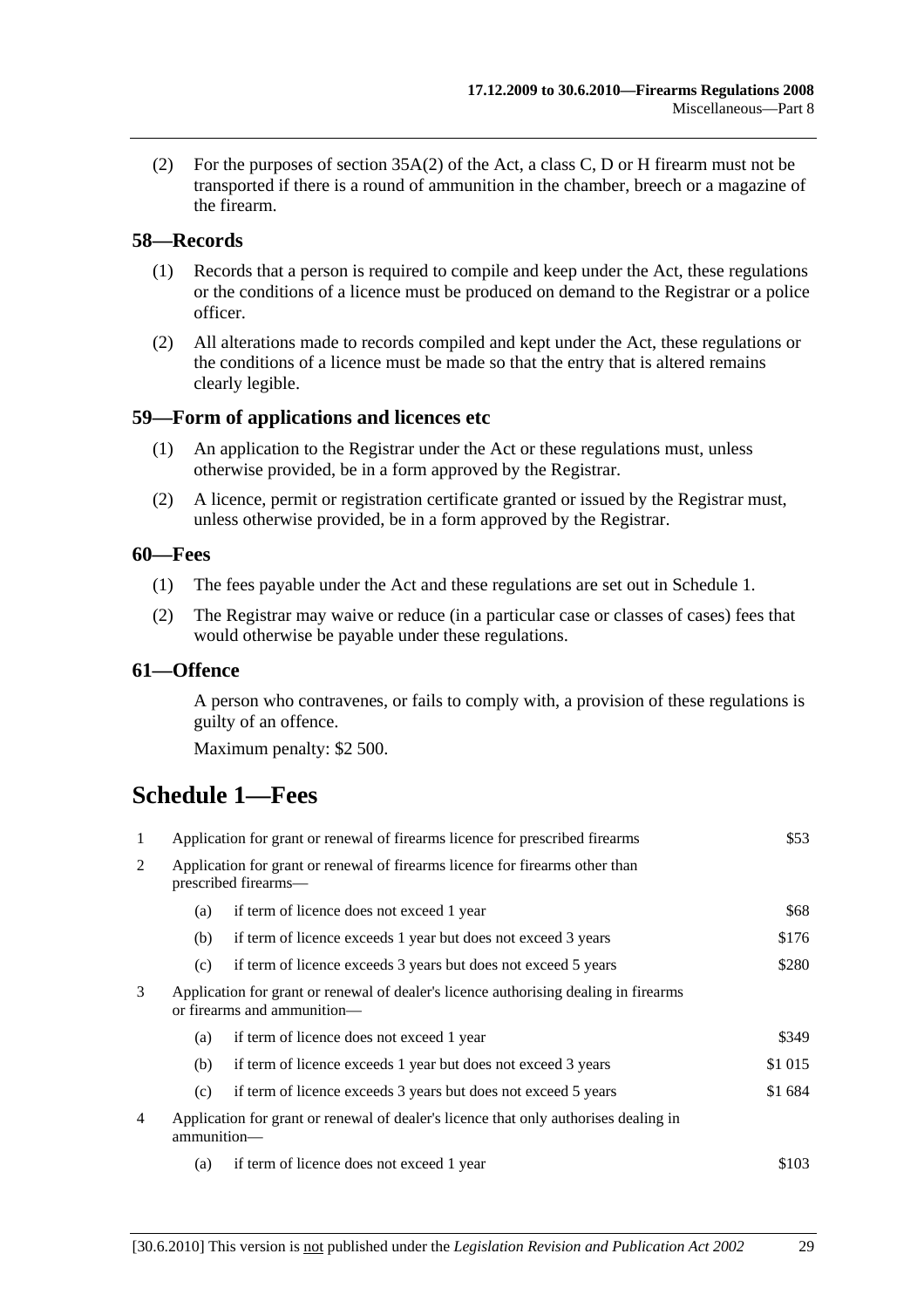|    | if term of licence exceeds 1 year but does not exceed 3 years<br>(b)                                                                                                                  | \$280 |  |
|----|---------------------------------------------------------------------------------------------------------------------------------------------------------------------------------------|-------|--|
|    | if term of licence exceeds 3 years but does not exceed 5 years<br>(c)                                                                                                                 | \$458 |  |
| 5  | Application for variation of licence                                                                                                                                                  | \$42  |  |
| 6  | \$25<br>Application for registration of firearm in name of owner of firearm or for issue of<br>duplicate certificate of registration                                                  |       |  |
| 7  | Application for licence to replace licence lost, stolen or destroyed                                                                                                                  |       |  |
| 8  | Application for permit to acquire ammunition                                                                                                                                          |       |  |
| 9  | Fee to witness the transfer of a firearm under Part 3 Division 2A of Act                                                                                                              |       |  |
|    | However, if a firearm is registered in the name of the owner immediately after the<br>transfer of the firearm is witnessed by a police officer, the witnessing fee is not<br>payable. |       |  |
| 10 | Administrative fee on late renewal of a licence                                                                                                                                       | \$27  |  |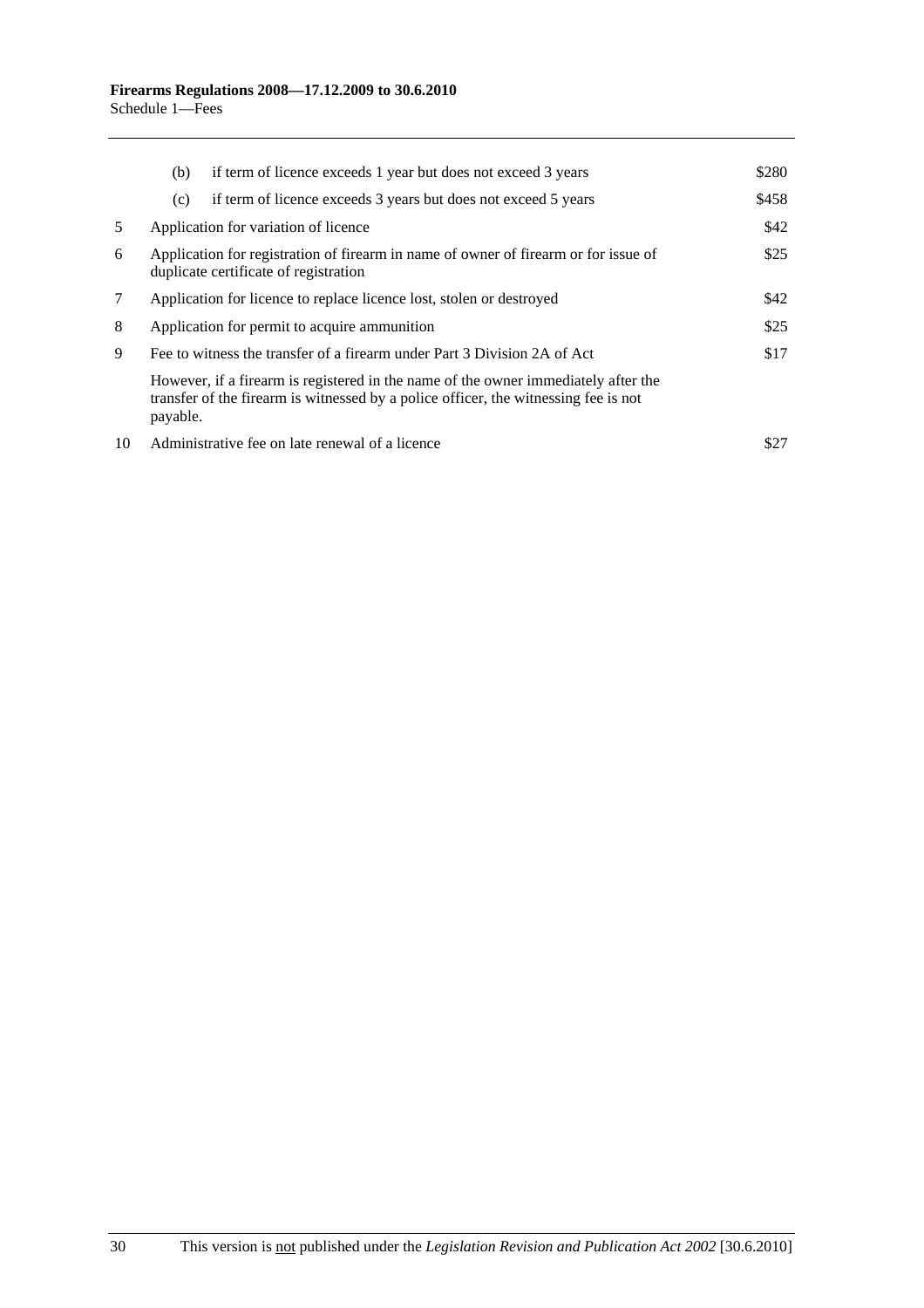## **Legislative history**

#### **Notes**

- Variations of this version that are uncommenced are not incorporated into the text.
- Please note—References in the legislation to other legislation or instruments or to titles of bodies or offices are not automatically updated as part of the program for the revision and publication of legislation and therefore may be obsolete.
- Earlier versions of these regulations (historical versions) are listed at the end of the legislative history.
- For further information relating to the Act and subordinate legislation made under the Act see the Index of South Australian Statutes or www.legislation.sa.gov.au.

## **Legislation revoked by principal regulations**

The *Firearms Regulations 2008* revoked the following:

*Firearms Regulations 1993 Firearms (Compensation) Regulations 1996 Firearms (Exemption for Certain Exhibitors) Regulations 2003*

## **Principal regulations and variations**

New entries appear in bold.

| Year No  |       | Reference                | Commencement                                                         |
|----------|-------|--------------------------|----------------------------------------------------------------------|
| 2008 239 |       | Gazette 28.8.2008 p4161  | $1.9.2008$ : r 2                                                     |
| 2008     | - 288 | Gazette 27.11.2008 p5281 | 27.11.2008: r 2                                                      |
| 2009     | 108   | Gazette 4.6.2009 p2538   | $1.7.2009$ : r 2                                                     |
| 2009 245 |       | Gazette 1.10.2009 p4771  | 1.10.2009: r 2—disallowed on 2.12.2009<br>(Gazette 10.12.2009 p6025) |
| 2009 307 |       | Gazette 17.12.2009 p6378 | 17.12.2009: r2                                                       |
| 2010     | 67    | Gazette 10.6.2010 p2728  | $1.7.2010$ : r 2                                                     |

## **Provisions varied**

New entries appear in bold.

Entries that relate to provisions that have been deleted appear in italics.

| Provision                      | How varied                                                            | Commencement |
|--------------------------------|-----------------------------------------------------------------------|--------------|
| Pt <sub>1</sub>                |                                                                       |              |
| r <sub>2</sub>                 | omitted under Legislation Revision and<br><b>Publication Act 2002</b> | 27.11.2008   |
| r 3                            |                                                                       |              |
| r 3(1)                         |                                                                       |              |
| regulated<br>imitation firearm | inserted by 307/2009 r 4                                              | 17.12.2009   |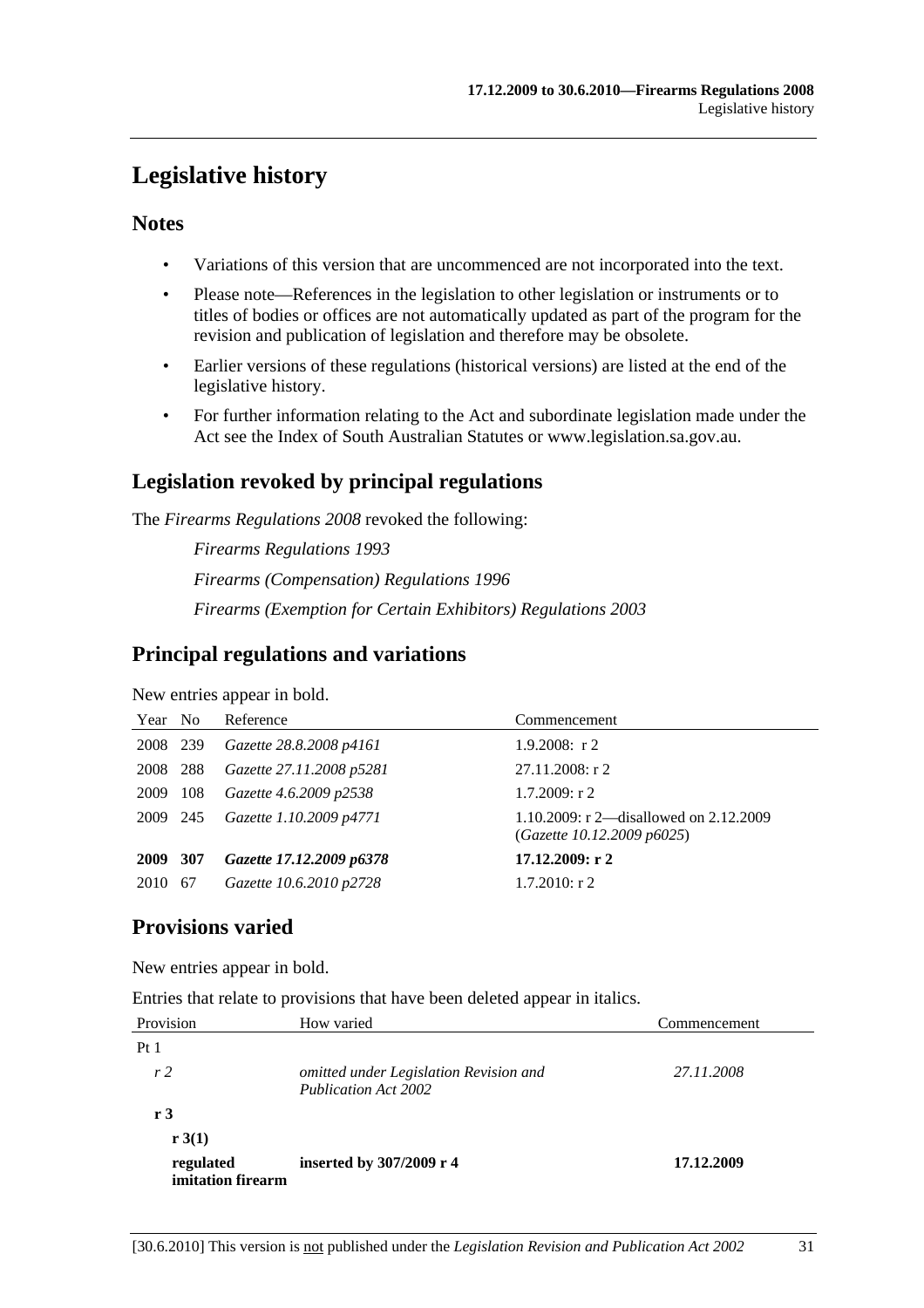| r <sub>4</sub>         |                                                                       |                                   |
|------------------------|-----------------------------------------------------------------------|-----------------------------------|
| r(4(1))                | varied by 245/2009 r 4                                                | 1.10.2009-disallowed<br>2.12.2009 |
|                        | varied by 307/2009 r 5                                                | 17.12.2009                        |
| r <sub>5</sub>         | substituted by 245/2009 r 5                                           | 1.10.2009-disallowed<br>2.12.2009 |
|                        | substituted by 307/2009 r 6                                           | 17.12.2009                        |
| r 5AA                  | inserted by 245/2009 r 5                                              | 1.10.2009-disallowed<br>2.12.2009 |
|                        | inserted by 307/2009 r 6                                              | 17.12.2009                        |
| rr 5A and 5B           | inserted by 288/2008 r 4                                              | 27.11.2008                        |
| Pt 2                   |                                                                       |                                   |
| r <sub>7</sub>         |                                                                       |                                   |
| r7(1)                  | substituted by $288/2008$ r $5(1)$                                    | 27.11.2008                        |
| r7(6)                  | substituted by $288/2008$ r $5(2)$                                    | 27.11.2008                        |
| $r \frac{7(7)-(9)}{2}$ | deleted by 288/2008 r 5(2)                                            | 27.11.2008                        |
| r <sub>8</sub>         |                                                                       |                                   |
| r $8(1)$ —(4)          | substituted by $288/2008$ r $6(1)$                                    | 27.11.2008                        |
| r 8(5)                 | varied by 288/2008 r 6(2)                                             | 27.11.2008                        |
| r 8(6)                 | varied by 288/2008 r 6(3), (4)                                        | 27.11.2008                        |
| $Pt\,3$                |                                                                       |                                   |
| r11                    |                                                                       |                                   |
| r11(2)                 | varied by 245/2009 r 6(1)                                             | 1.10.2009-disallowed<br>2.12.2009 |
|                        | varied by 307/2009 r 7(1)                                             | 17.12.2009                        |
| r 11(4a)               | inserted by 245/2009 r 6(2)                                           | 1.10.2009-disallowed<br>2.12.2009 |
|                        | inserted by 307/2009 r 7(2)                                           | 17.12.2009                        |
| r 21                   |                                                                       |                                   |
| $r 21(1a)$ and $(1b)$  | inserted by 245/2009 r 7                                              | 1.10.2009-disallowed<br>2.12.2009 |
|                        | inserted by 307/2009 r 8                                              | 17.12.2009                        |
| r27                    | varied by 245/2009 r 8                                                | 1.10.2009-disallowed<br>2.12.2009 |
|                        | varied by 307/2009 r 9                                                | 17.12.2009                        |
| Pt 8                   |                                                                       |                                   |
| $rr$ 55A and 55B       | inserted by 288/2008 r 7                                              | 27.11.2008                        |
| r 60                   |                                                                       |                                   |
| r 60(1)                | r 60 redesignated as r 60(1) 288/2008 r 8                             | 27.11.2008                        |
| r 60(2)                | inserted by 288/2008 r 8                                              | 27.11.2008                        |
| Sch 1                  | substituted by 108/2009 r 4                                           | 1.7.2009                          |
| Sch 2                  | omitted under Legislation Revision and<br><b>Publication Act 2002</b> | 27.11.2008                        |